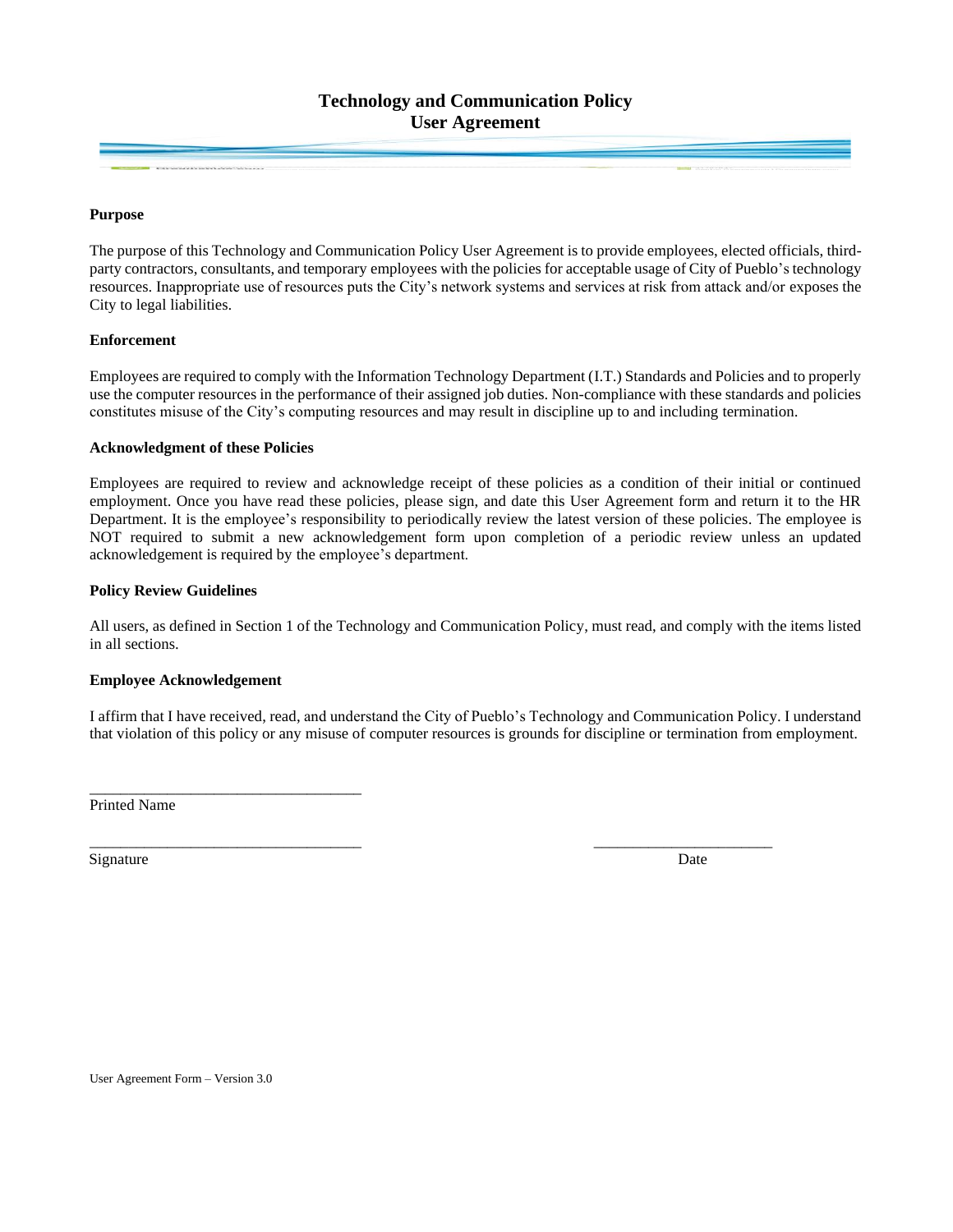

# INTENTIONALLY LEFT BLANK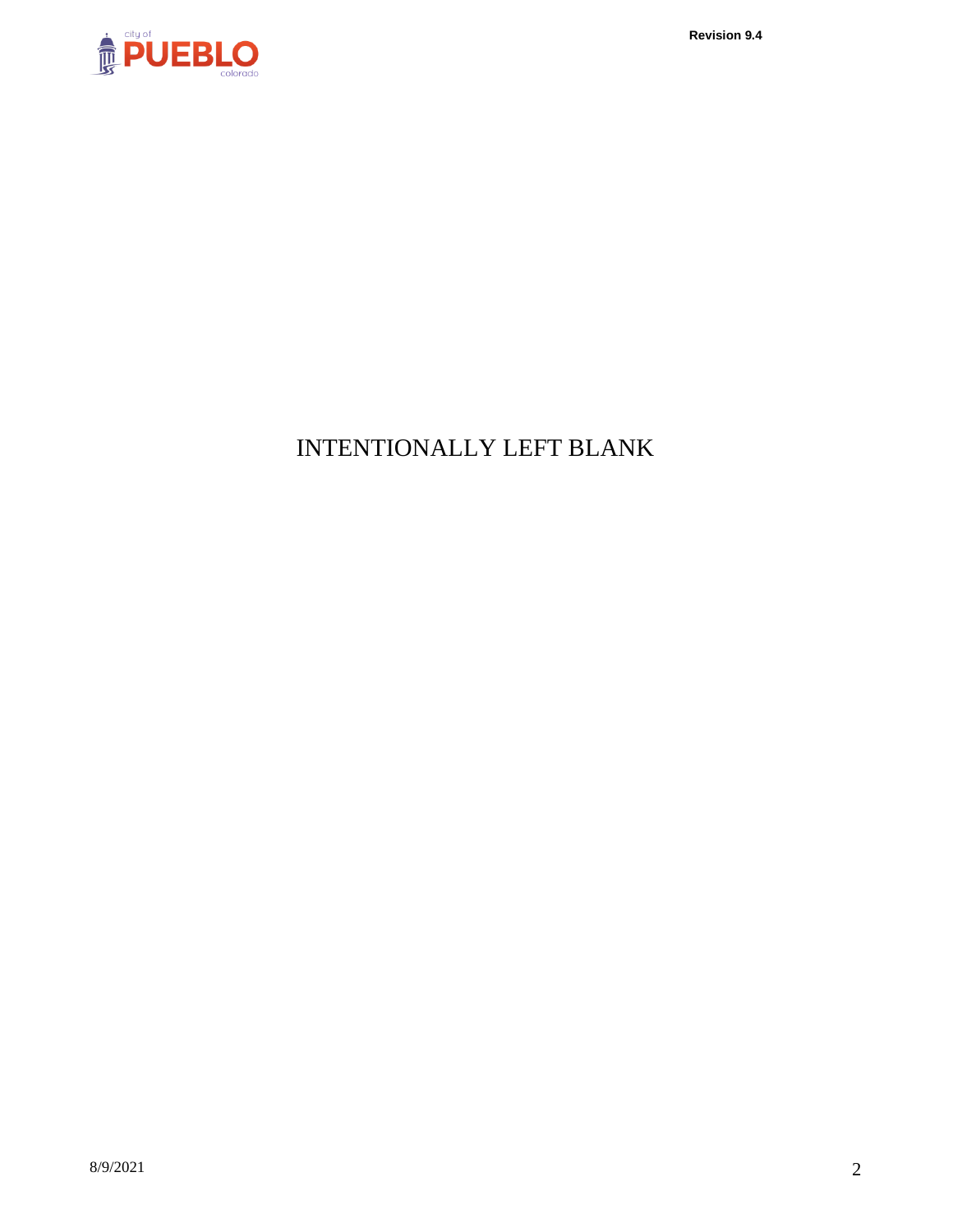

# DEPARTMENT OF INFORMATION TECHNOLOGY

# **Technology and Communication Policy**

Version 9.4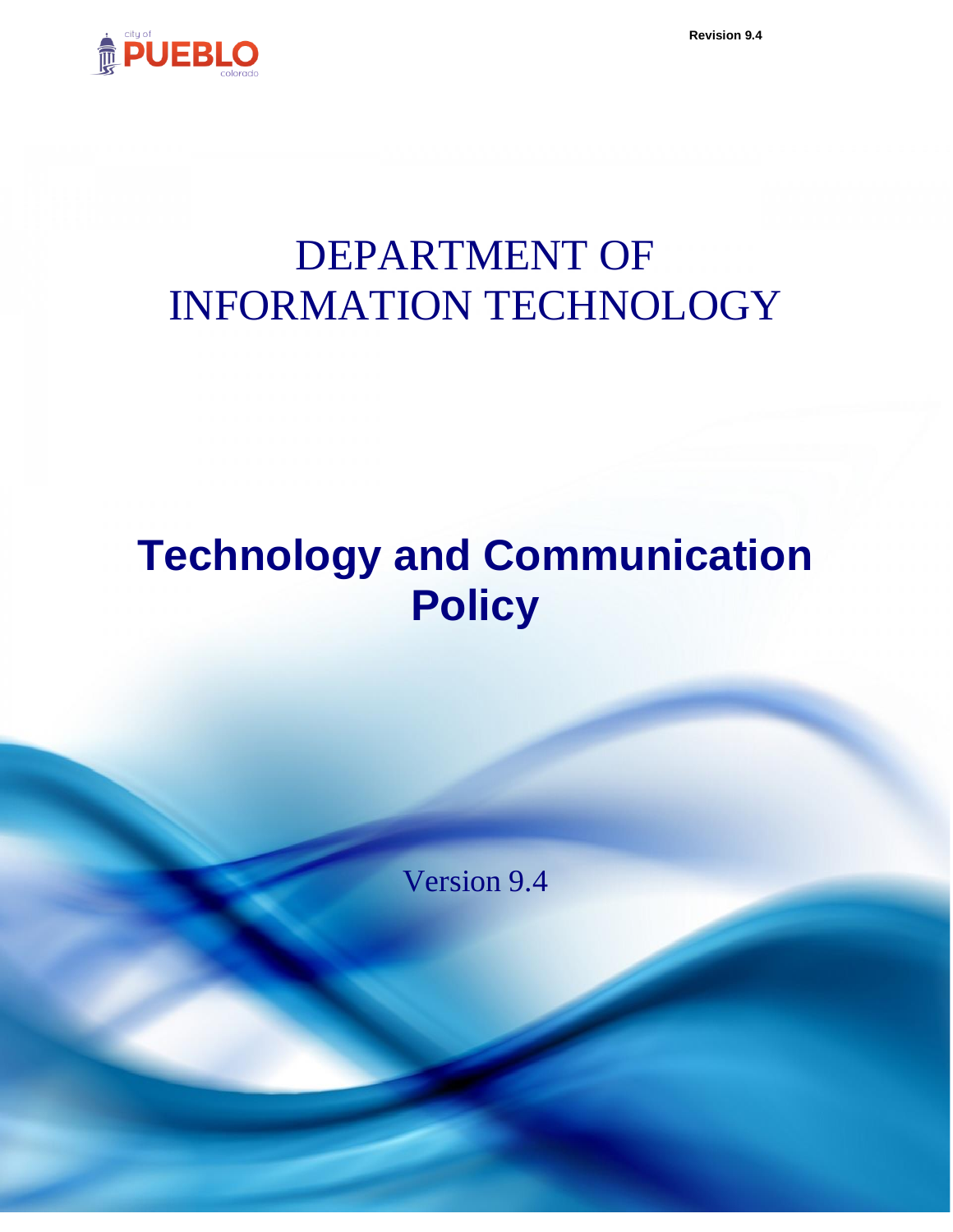

# **REVISION HISTORY**

| <b>REVISION</b> | <b>DATE</b> | <b>REASON FOR REVISION</b>                                                                | <b>REVISED BY</b>                                                                                                                                                                                   |
|-----------------|-------------|-------------------------------------------------------------------------------------------|-----------------------------------------------------------------------------------------------------------------------------------------------------------------------------------------------------|
| <b>NUMBER</b>   |             |                                                                                           |                                                                                                                                                                                                     |
| 1.0             | 11/30/2005  | <b>INITIAL DOCUMENT</b>                                                                   | <b>I.T. DEPARTMENT</b>                                                                                                                                                                              |
| 2.0             | 08/07/2006  | UPDATED AND EDITTED FOR WEB<br>PUBLICATION AND EMPLOYEE MANUAL<br><b>DEVELOPMENT</b>      | <b>I.T. SECURITY TEAM</b>                                                                                                                                                                           |
| 3.0             | 10/07/2008  | YEARLY REVIEW                                                                             | <b>LORI PINZ</b>                                                                                                                                                                                    |
| 4.0             | 08/08/2009  | YEARLY REVIEW AND UPDATE                                                                  | <b>BOBBY CUOMO</b><br><b>LORI PINZ</b>                                                                                                                                                              |
| 5.0             | 12/29/2009  | <b>ATTORNEY REVIEW</b>                                                                    | <b>TOM FLORCZAK</b><br><b>LORI PINZ</b>                                                                                                                                                             |
| 6.0             | 07/26/2011  | REVIEW AND UPDATE TO INCLUDE SOCIAL<br>MEDIA AND INSTANT MESSAGING POLICIES               | <b>LORI PINZ</b>                                                                                                                                                                                    |
| 6.1             | 10/12/2011  | REVIEW AND UPDATE REMOTE ACCESS, GIS,<br>AND ELECTRONIC MEDIA DISPOSAL<br><b>POLICIES</b> | <b>GREG ROBISON</b><br>MICHAEL CLARK<br><b>LORI PINZ</b><br><b>DEBI ROMINES</b>                                                                                                                     |
| 6.2             | 11/09/2011  | <b>BLACKBERRY AND EMAIL RETENTION</b><br>CHANGE AND LEGAL REVIEW                          | <b>CARLA SIKES</b><br><b>LORI PINZ</b>                                                                                                                                                              |
| 7.0             | 09/28/2012  | <b>ANNUAL REVIEW</b>                                                                      | <b>LORI PINZ</b>                                                                                                                                                                                    |
| 8.0             | 08/28/2013  | <b>ANNUAL REVIEW</b>                                                                      | <b>LORI PINZ</b><br><b>JIM KINS</b><br><b>BETH BUKOVSKY</b><br><b>GREG ROBISON</b><br><b>BOB CUOMO</b><br><b>STEVE PODSZUS</b><br><b>DEBI ROMINES</b><br><b>RACHEL SEIFERT</b><br><b>MIKE CLARK</b> |
| 8.5             | 10/17/2014  | <b>ANNUAL REVIEW</b>                                                                      | <b>LORI PINZ</b><br><b>DAVID PETERSON</b><br><b>WOODIE SMITH</b><br><b>SAM AZAD</b>                                                                                                                 |
| 8.6             | 03/11/2015  | <b>CHANGE IN RETENTION POLICIES</b>                                                       | <b>LORI PINZ</b>                                                                                                                                                                                    |
| 9.0             | 10/17/2016  | REQUIRED UPDATES DUE TO OFFICE 365<br>MIGRATION AND NETWORK TOPOLOGY<br><b>CHANGES</b>    | <b>LORI PINZ</b><br><b>TREVOR GLOSS</b><br><b>LISA MACCHIETTO</b><br><b>MICHAEL CLARK</b><br><b>BRIAN POPP</b><br><b>TODD MROTEK</b>                                                                |
| 9.1             | 6/7/2018    | SOCIAL MEDIA POLICY UPDATE                                                                | <b>DAN KOGOVSEK</b><br><b>LORI PINZ</b>                                                                                                                                                             |
| 9.2             | 9/28/2018   | USER CREDENTIALS AND AUTHORIZED<br><b>USAGE UPDATES</b>                                   | <b>TREVOR GLOSS</b><br><b>LORI PINZ</b>                                                                                                                                                             |
| 9.3             | 3/27/2020   | <b>ANNUAL UPDATES</b>                                                                     | <b>LORI PINZ</b><br><b>TREVOR GLOSS</b>                                                                                                                                                             |
| 9.4             | 5/10/2021   | <b>ANNUAL UPDATES</b>                                                                     | <b>LORI PINZ</b><br><b>TREVOR GLOSS</b>                                                                                                                                                             |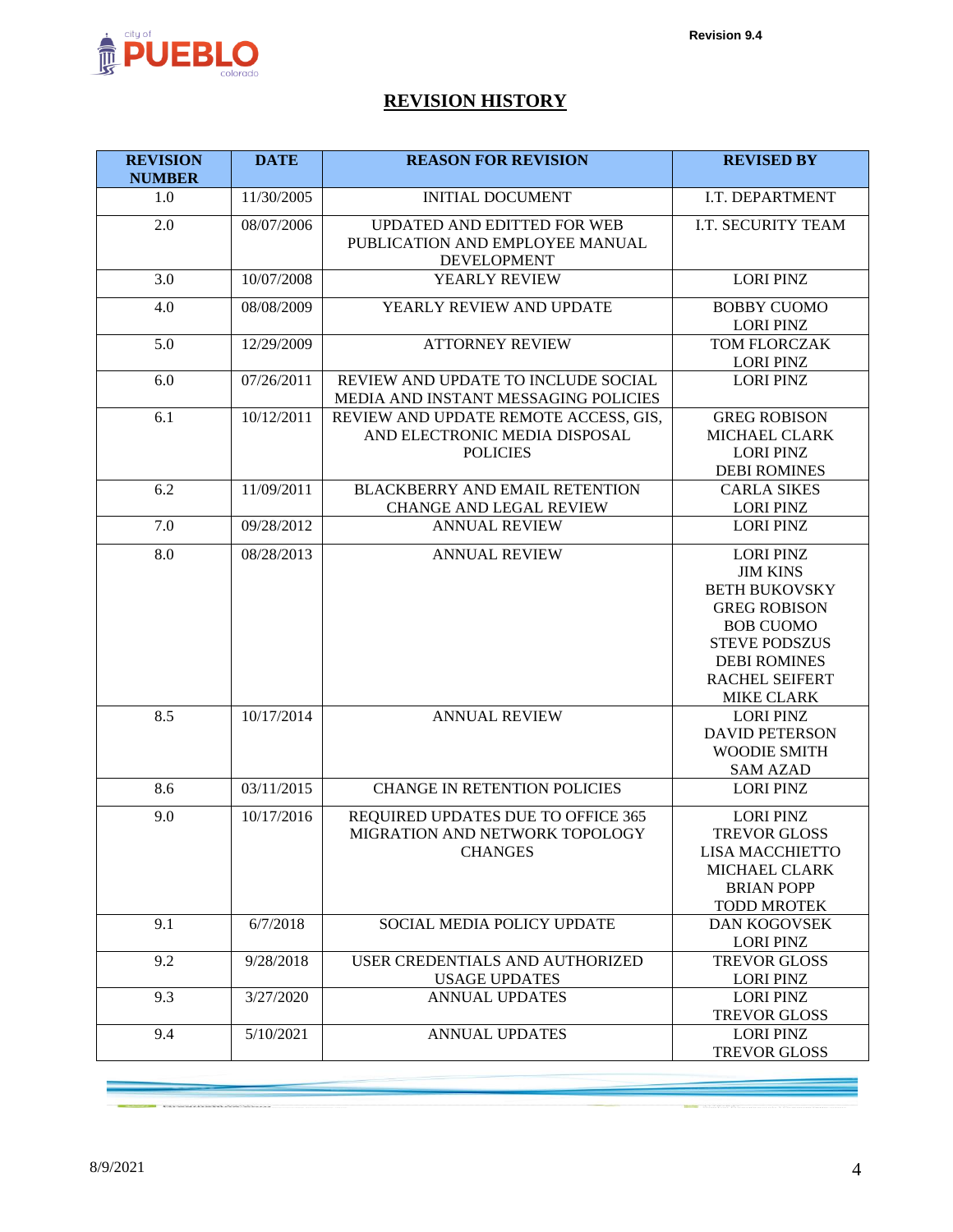

#### **TABLE OF CONTENTS**

| I.        |  |  |
|-----------|--|--|
| П.        |  |  |
| Ш.        |  |  |
| IV.       |  |  |
| V.        |  |  |
| VI.       |  |  |
|           |  |  |
|           |  |  |
|           |  |  |
|           |  |  |
| L.        |  |  |
| Н.        |  |  |
| Ш.        |  |  |
| IV.       |  |  |
| V.        |  |  |
| VI.       |  |  |
|           |  |  |
|           |  |  |
|           |  |  |
| <b>X.</b> |  |  |
|           |  |  |
|           |  |  |
|           |  |  |
|           |  |  |
|           |  |  |
|           |  |  |
|           |  |  |
|           |  |  |
|           |  |  |
|           |  |  |
| I.        |  |  |
| Н.        |  |  |
|           |  |  |
| L.        |  |  |
| П.        |  |  |
| Ш.        |  |  |
| IV.       |  |  |
| V.        |  |  |
| VI.       |  |  |
|           |  |  |
|           |  |  |
|           |  |  |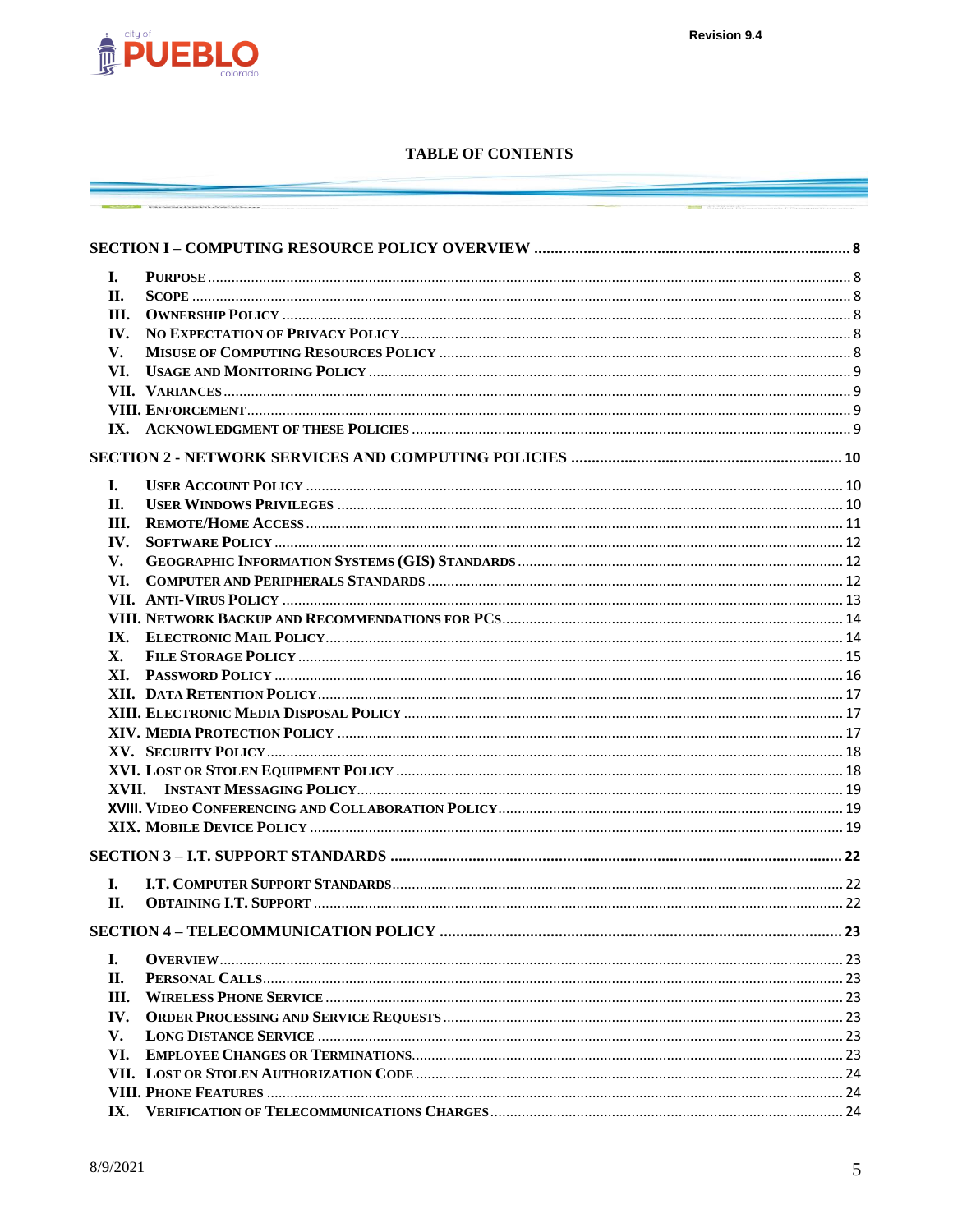| III. |                                                                                       |
|------|---------------------------------------------------------------------------------------|
|      |                                                                                       |
|      |                                                                                       |
|      |                                                                                       |
|      | ENCRYPTION POLICY<br><u> 1989 - Andrea Stadt Britain, amerikansk politik (* 1989)</u> |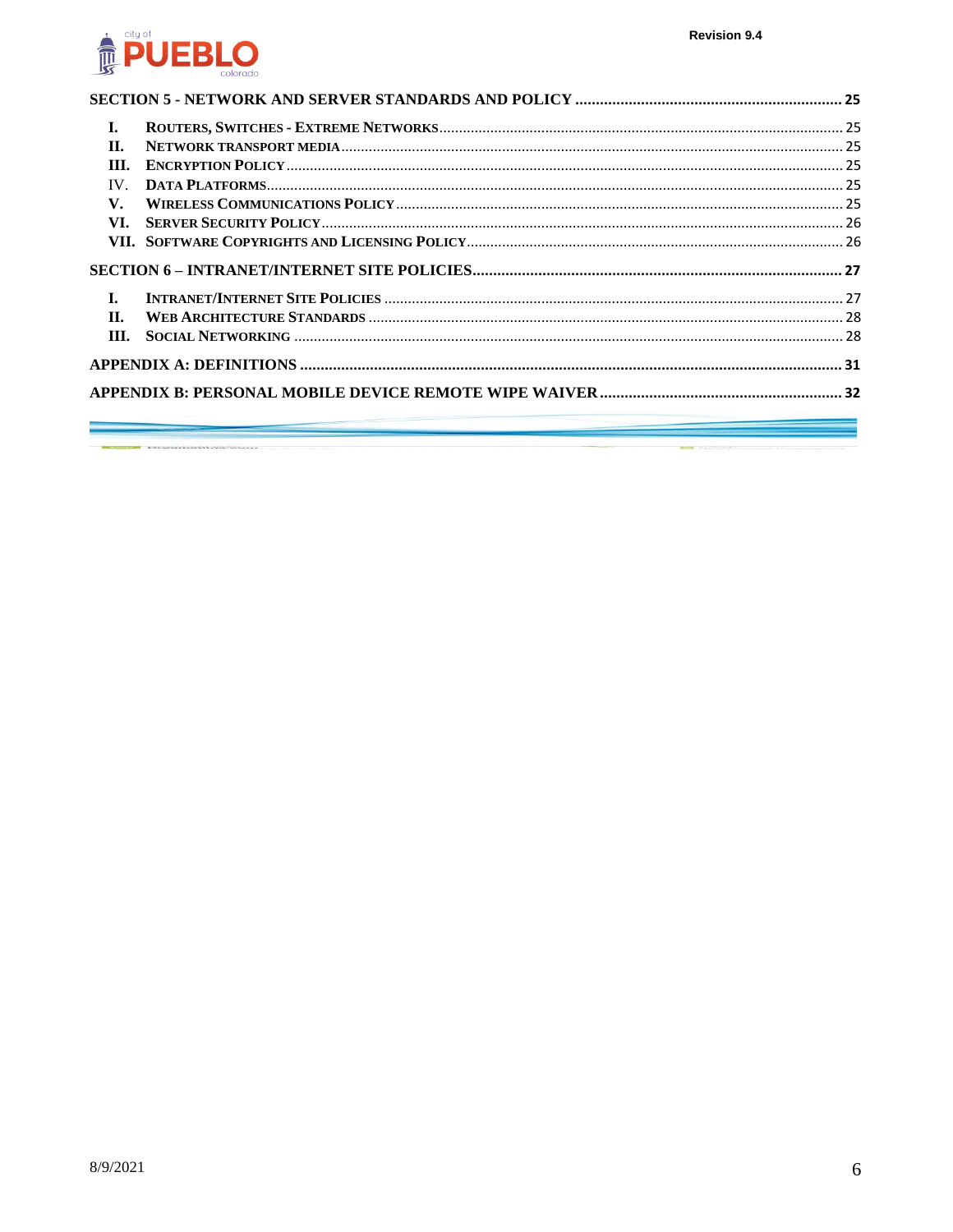

# INTENTIONALLY LEFT BLANK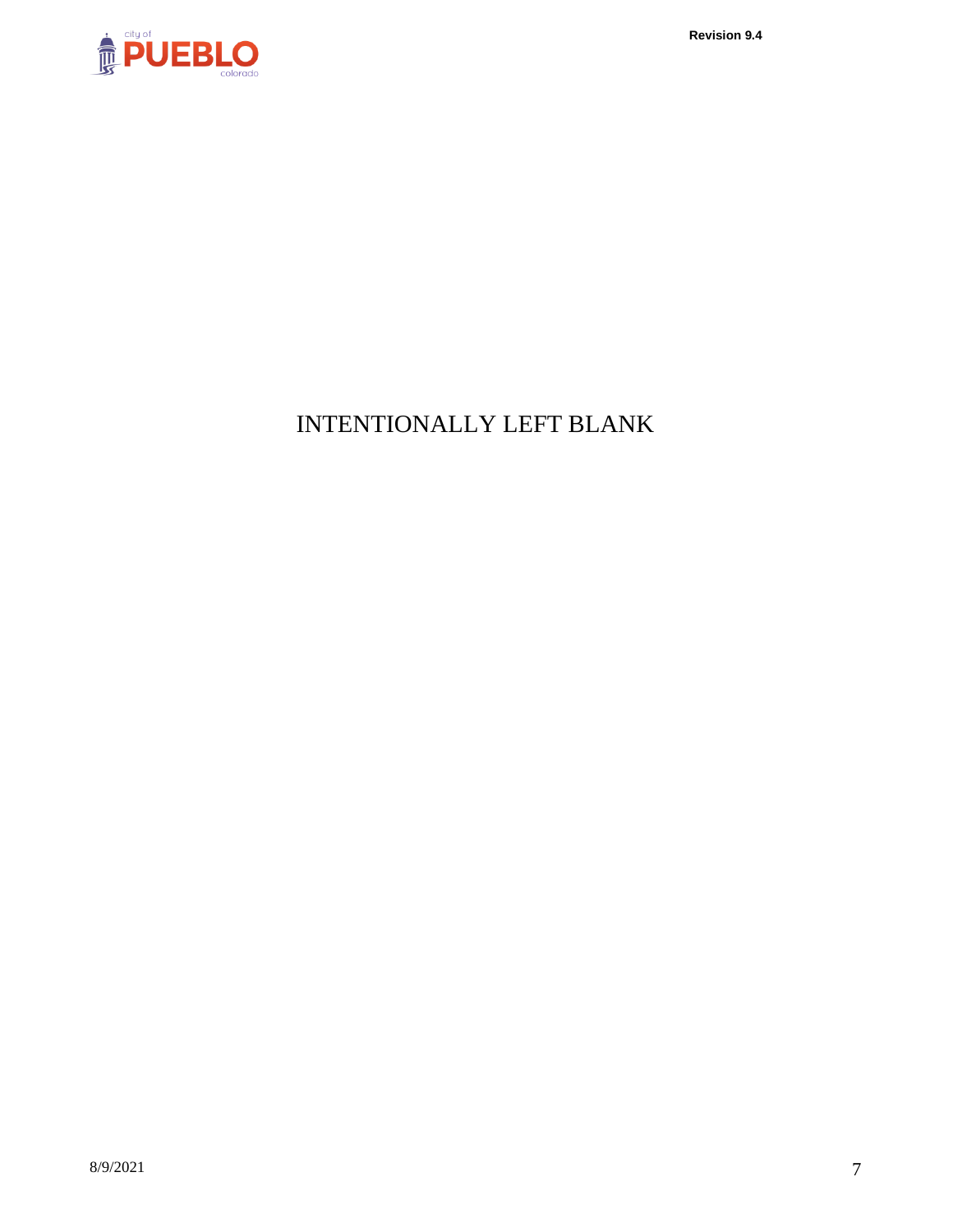

## <span id="page-7-0"></span>**SECTION I – COMPUTING RESOURCE POLICY OVERVIEW**

#### <span id="page-7-1"></span>**I. Purpose**

The purpose of these policies is to outline the acceptable use of the City of Pueblo's ("City") technology resources. Inappropriate use of computing resources puts the City's network systems and services at risk and exposes the City to legal liabilities. This policy defines standards for connecting to the City's network, telecommunications, and computing resources, as well as the security standards for computers that can connect to City's network, telecommunications, and computing resources. The Information Technology Department ("I.T." or "I.T. Department") is responsible for all technology related matters.

#### <span id="page-7-2"></span>**II. Scope**

The policies covered in this document apply to all employees, elected officials, third-party contractors, consultants, and temporary employees employed by or utilizing technology resources of the City of Pueblo. This policy applies to all computing and telecommunication equipment that is owned or leased by the City of Pueblo. The terms of all General Regulations of the City are also incorporated herein.

#### <span id="page-7-3"></span>**III. Ownership Policy**

- $\triangleright$  All components, hardware, or software, attached to, licensed to, or installed on any City computer system or on the City's network, including but not limited to iPhones, tablets, laptops, and other mobile devices, are the property of the City. This does not apply to authorized personal mobile devices. Please see Mobile Device Policy below.
- $\triangleright$  The City provides computer resources, for use by its employees, for the sole purpose of conducting official City business.
- $\triangleright$  Any City employee work product produced during City employment, whether it is stored on a City-owned device, becomes, and remains the property of the City.
- $\triangleright$  The City, as owner of said computer systems, reserves the right of periodic examination, as it deems appropriate, including but not limited to, electronic messages, call detail records, voice mail messages, data, image, or software residing on or transmitted from the City's computing resources, including electronic logs and usage records.
- ➢ All servers and devices, i.e., iPhones, tablets etc., deployed on the City of Pueblo's network must be owned and operated by the City of Pueblo's I.T. Department or approved vendor unless a variance is approved by the I.T. Director and/or the Mayor.

#### <span id="page-7-4"></span>**IV. No Expectation of Privacy Policy**

- $\triangleright$  The City and its agents, consultants, and contractors use software and information systems to monitor and record computer, phone and Internet usage for each user and can and does monitor or examine messages, data, or software that is on or is transmitted from its computing resources.
- ➢ Employees, including those listed above, are not entitled to any expectation of privacy as to their usage of the City's computing or telecommunication resources including but not limited to Internet usage, e-mail, cellular phone, and phone usage. Each employee is advised that such information is not private or confidential.
- ➢ Messages, data, or software deleted from computing resources by a user remains subject to retrieval.
- $\triangleright$  The contents of computers, mobile devices, phone usage, call detail records and electronic mail may be subject to disclosure under the Colorado Open Records Act (CORA). This can be done by a court order or City inquiry; therefore, employees are advised that much of the content of their computing systems (desktops, laptops, cellular phone, servers, etc.) are subject to public disclosure.
- $\triangleright$  The City reserves the right to block access from within its networks to any Internet site deemed inappropriate or which may have a detrimental effect upon network performance.

#### <span id="page-7-5"></span>**V. Misuse of Computing Resources Policy**

Specific conduct which will be considered misuse includes, but is not limited to, the following: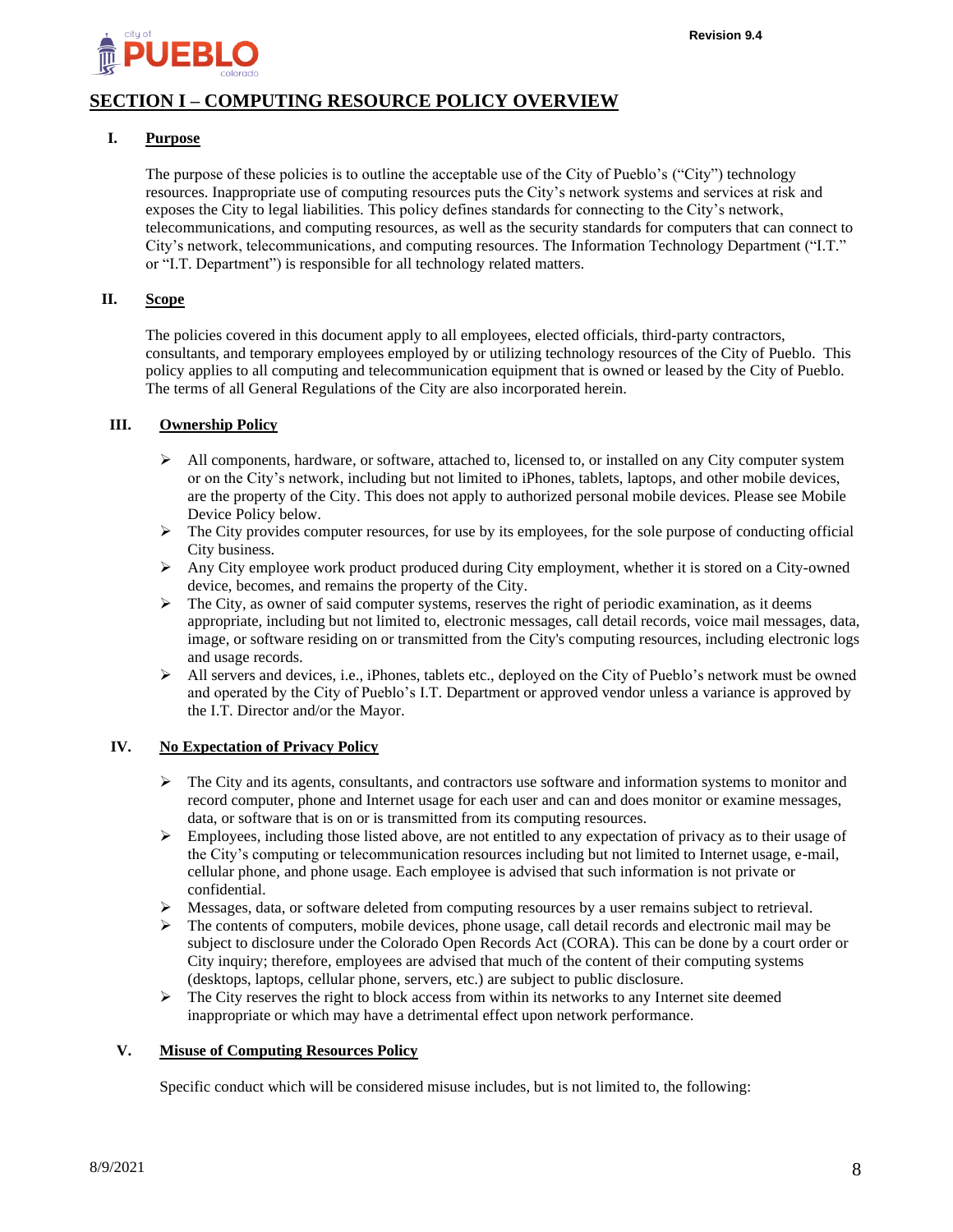

- $\triangleright$  Excessive or Inappropriate Use: The utilization of the Internet or any computing and telecommunication resource causing negative impact to an employee's work performance or job duties.
- $\triangleright$  Employment: No employee shall knowingly delete, move, hide, or alter any data, documents, or work product to cause delay or detriment to City business or functions when terminating employment, promoting, or transferring to other City departments.
- ➢ Offensive Material: Viewing, creating, or storing offensive materials. It is a violation of policy to intentionally view, store, and print or distribute any such document or offensive graphic file unless it is directly related to the City's lawful business activities and the user's job duties.
- ➢ Music, Video: It is a violation of policy to download or access via the City's network any music, audio, or video content unless it is directly related to the City's lawful business activities and the user's job duties.
- $\triangleright$  Copyrighted material: It is a violation of policy to intentionally retrieve, view, store, or distribute material in violation of U.S. Copyright laws, including music, video, graphics, and software or data.
- ➢ Personal Economic Gain: The City's computing resources shall not be used in any fashion for personal economic gain including, but not limited to, private business and gambling activities.
- $\triangleright$  The Fair Campaign Practices Act: No employee shall engage in personal usage of City computing resources for the purpose of influencing the outcome of an election or in support of, or against, any candidate for public office or ballot issue.
- ➢ Violation of Law: No employee shall engage in personal usage of City computing resources in violation of any local, state, or federal law, including violation of any provision of these rules and policies.

#### <span id="page-8-0"></span>**VI. Usage and Monitoring Policy**

Employees will be granted access to the City of Pueblo's restricted information systems in accordance with their job duties. The City's restricted information system includes but is not limited to: (1) desktop, laptop, or mobile computer, (2) the computer network, (3) all computers connected to this network, and (4) all devices and storage media attached to this network or to a computer on this network. By accessing and using the City's system, employees must understand and consent to the following: (i) employees may access this information system for authorized use only; (ii) employees will only access this information system using their own credentials; (iii) employees have no reasonable expectation of privacy regarding any communication or data transiting or stored on this information system; (iv) at any time and for lawful purposes, the City may monitor, record, intercept, audit, and search and seize any communication or data transiting or stored on this information system; and (v) any communications or data transiting or stored on this information system may be disclosed or used for any lawful purpose. Unauthorized use of the system is prohibited and may be subject to criminal and/or civil penalties. All communications and data will be accessed, held, and used in accordance with applicable privacy and security policies enforced by the City.

#### <span id="page-8-1"></span>**VII. Variances**

The Mayor, Chief of Staff, and/or the I.T. Director may grant variances to these policies.

#### <span id="page-8-2"></span>**VIII. Enforcement**

Employees are required to comply with these Rules and Policies and to properly use the computer resources available to assist in the performance of their assigned job duties. Non-compliance with these Rules and Policies constitutes misuse of the City's computing resources and may result in discipline up to and including termination.

#### <span id="page-8-3"></span>**IX. Acknowledgment of these Policies**

Employees are required to review and acknowledge receipt of these policies as a condition of their initial or continued employment.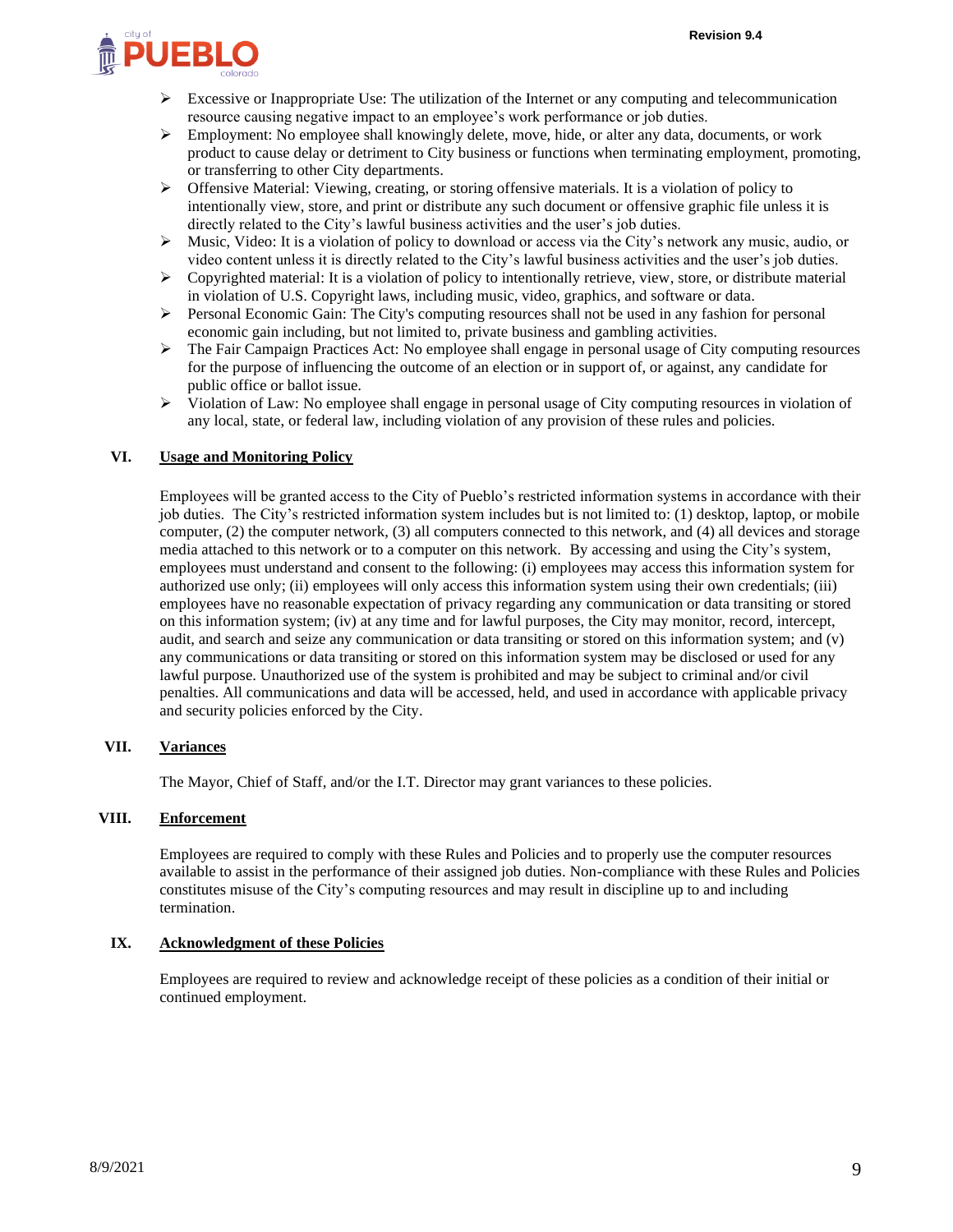

## <span id="page-9-0"></span>**SECTION 2 - NETWORK SERVICES AND COMPUTING POLICIES**

Users on the City's network must comply with all end-user policies and use standard hardware and software supported by the I.T. Department. Requests to deviate from these obligations requires I.T. Director approval. The I.T. Department supports any recommended product for the duration of its life cycle. The I.T. Department is responsible for recommending, purchasing, managing, deploying, and disposing of network and computer equipment regardless of whether the department is funded as an Enterprise or by the General Fund. From procurement to obsolescence, all computer equipment is managed by the Purchasing and Information Technology Departments' policies. If the computer equipment is deemed to no longer be supportable by the I.T. Department, then it is considered obsolete and must be relinquished for data eradication. After I.T. has removed the hard drive and reusable parts, the equipment is considered surplus and must be sold or recycled by the Purchasing Department as per Charter, Article 7, Part 4, Section 7-28. f.

<span id="page-9-1"></span>For assistance purchasing hardware, software, network, wireless, or peripheral items, please contact the I.T. Department.

#### **I. User Account Policy**

- $\triangleright$  Any employee using technological resources will be assigned unique identification credentials (username and password) that allow access to various City systems and programs to perform their assigned duties. These credentials should always be safeguarded.
- $\triangleright$  No employee should ever allow another employee or anyone else to use their assigned credentials to access City resources or to access, view, copy, or save information they may not be entitled to under their own credentials.
- $\triangleright$  Confidential information is to never be printed, scanned, or saved onto any personal storage device, personal cloud account, or personal email account. Confidential City data should only be stored on the City's network or on City owned devices. The integrity of the City's network, systems, programs, and data contained therein is extremely important.
- $\triangleright$  All employees have the responsibility to take reasonable steps to protect City information, some of which is highly sensitive and confidential. Failure to take reasonable steps to secure confidential data will be a violation of this policy.
- ➢ Unauthorized access to any City system or program, and/or use or dissemination of data obtained through unauthorized access, are strictly prohibited. Access gained to City systems, programs, and information using credentials assigned to another City employee without the express permission of management is also strictly prohibited. Any violations of these provision may result in disciplinary action up to and including termination.
- $\triangleright$  Generic Accounts can only be used with two factor identifications, token or biometric, and are only authorized on a very limited basis.
- $\triangleright$  Account information must never be shared with other City users or non-City personnel.
- $\triangleright$  Account information may be written down, but after doing so the user must treat this information in the same manner as they would treat confidential financial information. Never attach account information to your monitor, the bottom of your keyboard, or any other place that someone would be able to access the information without you being aware that they had done so.
- $\triangleright$  Usernames have a standardized form of LastnameFirstInitial (e.g., Joe Smith's username would be SmithJ). Exceptions are made only in cases where the user's standard username is already in the system or when doing so is necessary for the user to work on a City system.
- $\triangleright$  Weak passwords can put the entire network at risk. I.T. personnel audit password complexity periodically to ensure the security of the City's network. If your password is determined to be too weak, you will be asked to change your password.
- $\triangleright$  Employees may be required to use two-factor authentication methods when accessing resources via a public network.

#### <span id="page-9-2"></span>**II. User Windows Privileges**

In compliance with industry standards, the City's I.T. Department adheres to the principle of least possible privilege to minimize exposure to network security risks. An escalation of an end-user's privilege will only be granted if it is related to the employee's ability to perform their job functions. An end-user's privileges may be modified, changed, or revoked at any time or upon completion of an assigned task or duty. Requests for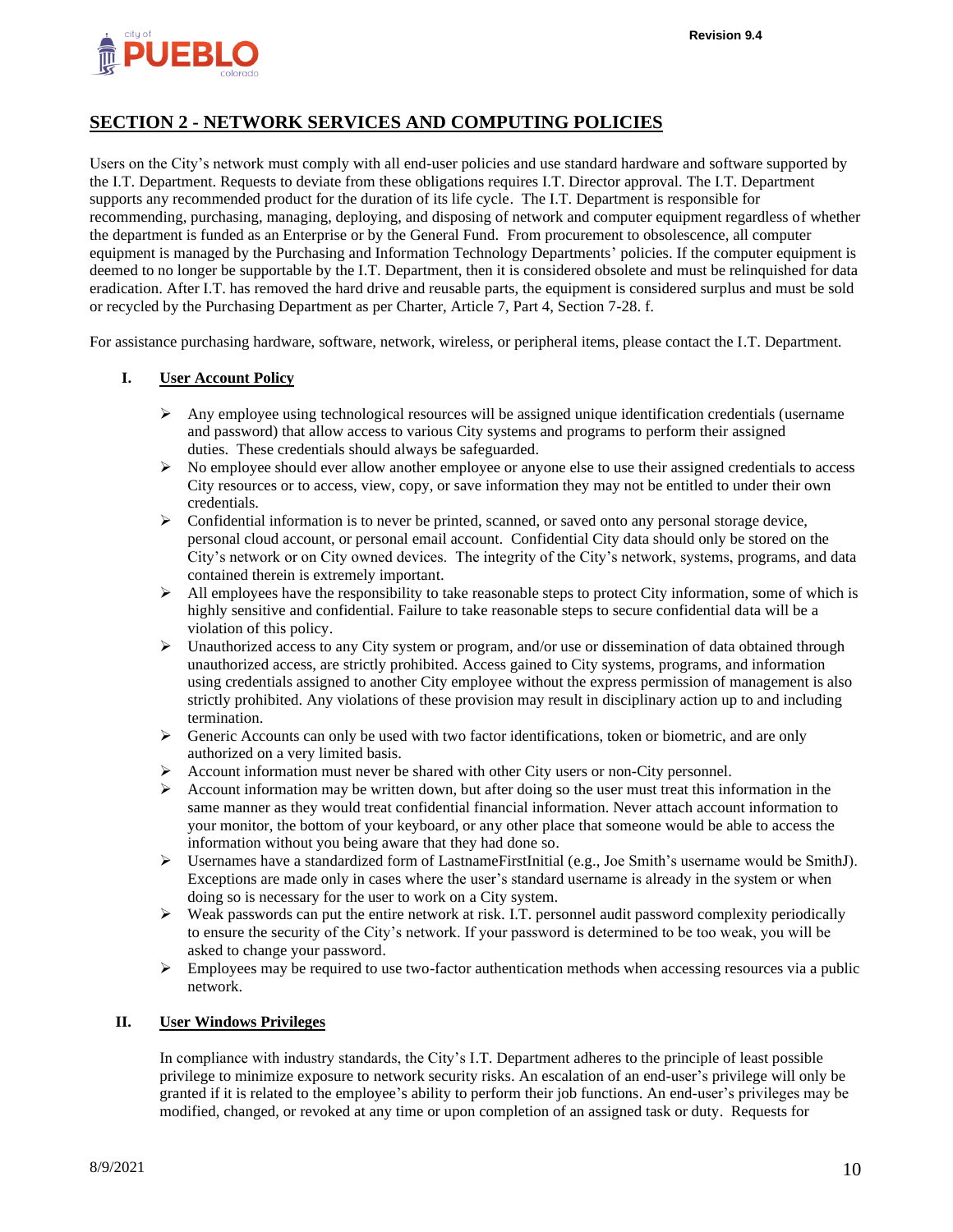

escalation of privilege must be from the employee's Department Head and approved by the I.T. Department's Security Administrator or I.T. Director.

### <span id="page-10-0"></span>**III. Remote/Home Access**

#### **Roles and Responsibilities**

It is the responsibility of the I.T. Department's network security personnel to establish, approve, or seek approval for all instances of remote access to the City of Pueblo's technology resources. Ad-hock and nonstandard VPN (virtual private network) connections that present an increased threat to the City's technology resources must be further approved by the City's I.T. Director.

- In all cases, the I.T. security personnel must approve and setup access to the City's network or systems.
- $\triangleright$  Prolonged or multiple use access by an outside individual or agency must be approved by the I.T. Director and/or the IT Security Committee.
- ➢ Remote or VPN access for City employees must be formally approved by the employee's Department Head and the I.T. Director. Itis subject to this Technology and Communication Policy and departmental procedures.
- ➢ Remote access for non-exempt employees may be requested by the employee's supervisor and approved by the I.T. Director. Based upon the request, the Mayor's approval may be required. This includes external access to the Microsoft O365 portal after-hours, while on sick leave, administrative leave, vacation, or outside the employee's normal working schedule.

#### **Remote Access**

Standard City VPNs must be encrypted. Encryption shall be a minimum of 128-bit. Access to the City's network, whether said access is for City employees or vendors performing services for the City, will use the City's standard VPN infrastructure whenever possible.

It is a violation of City policy for employees or vendors to establish access to the City's network that has not been approved through the approval process in the Information Technology Department. In this context, remote access does not apply to ad-hoc sessions between City approved vendors or sales consultants and our employees using Citrix-like technology such as WebEx sessions.

Employees granted VPN access must adhere to the following criteria regarding their mobile device or home computers:

- Operating System patches must be installed in a timely manner prior to connecting.
- Connecting systems must run current antivirus with real time protection enabled.
- Connecting systems must always run a local firewall.
- No data obtained over the VPN connection can be shared with unauthorized people.
- VPN and account credentials must always be protected. If written down, credentials must be stored in a secure location (e.g., locked container). If stored electronically, credentials must be password (complex) protected.
- Credentials are for one individual only and must not be shared with any other individual.

## **If it is believed the VPN or LAN (local area network) credentials have been compromised, the individual must contact the City of Pueblo's Security Administrator immediately. An account compromised after-hours can be handled by calling Police Dispatch and asking for I.T. call-out to be paged.**

## **Office 365 Access**

➢ The City utilizes Microsoft Office 365 (O365) cloud-services to provide e-mail and other Microsoft Office software applications. O365 provides on-premises access as well as on-line access using the O365 on-line portal. The I.T. Department may control access to the on-line services based upon employee classification and work hours. In addition, each City Department has its own individual set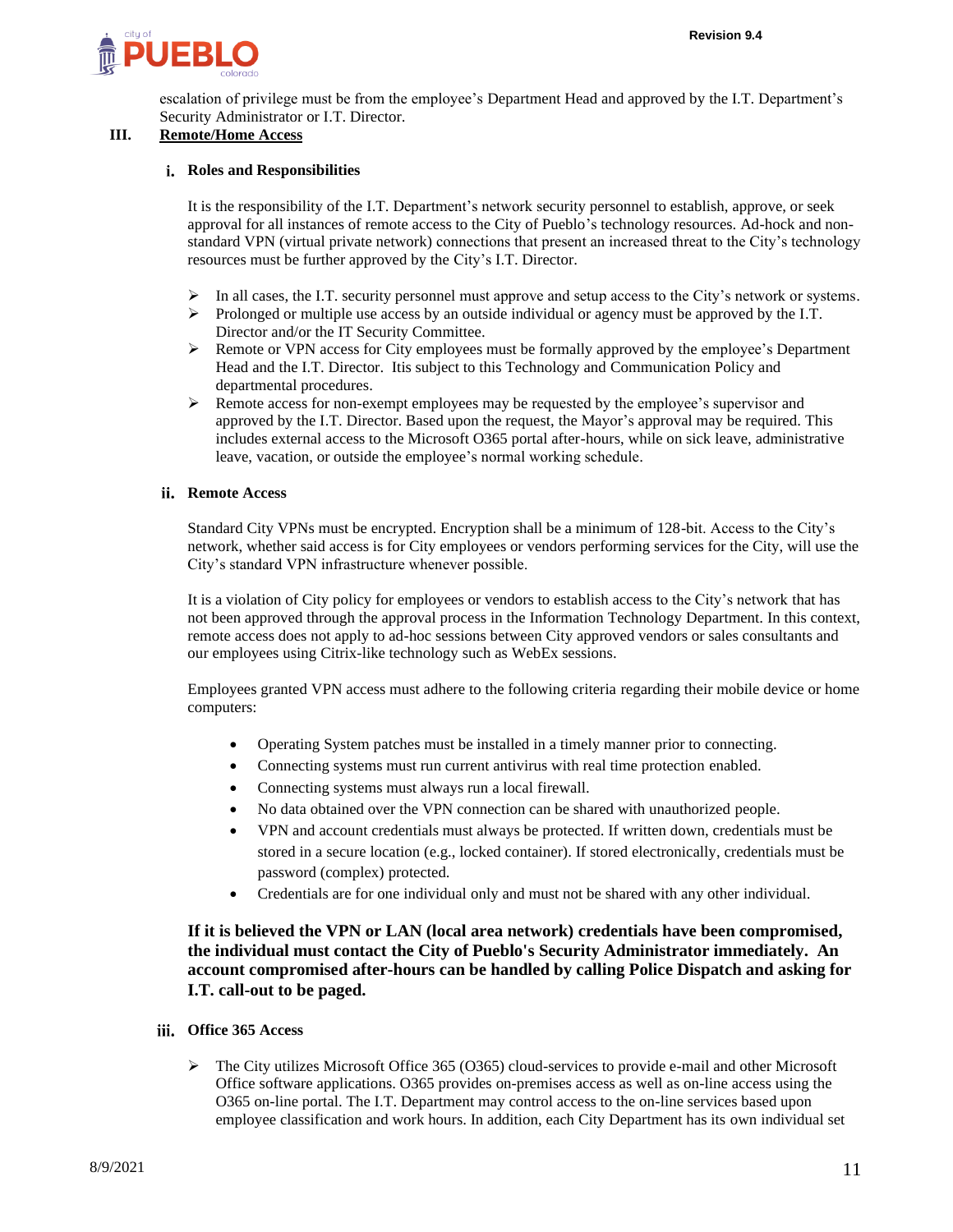

of policies that are applicable to that specific department. Employees are expected to adhere to City policies, their respective departmental policies, as well as the I.T. Technology Communication Policy when utilizing these Cloud Services

#### <span id="page-11-0"></span>**IV. Software Policy**

- $\triangleright$  I.T. Personnel support all software installed on City computers; however, I.T. staff may be unable to fully support the use of non-standard or specialty software.
- $\Sigma$  I.T. may decline to install, reinstall, or otherwise fix software that is not approved by the I.T. Department.
- $\triangleright$  To ensure that I.T. can support all software installed on City computers, I.T. must approve the installation and use of all software.
- $\triangleright$  Because all software on City computers must comply with the publishers' licensing requirements, I.T. staff will not install software unless and until ownership and proper licensing is established. All software licensing must be provided to the I.T. Department in case of audit.
- $\triangleright$  All City employees, either temporary or full-time, must conform to copyright laws and software licensing agreements.
- $\triangleright$  Copying and/or duplicating software is prohibited unless specifically permitted within the software license agreement.
- $\triangleright$  The City's current preferred enterprise solution is Tyler Technology application software whenever practical.
- $\triangleright$  All software must be purchased following City of Pueblo Purchasing Guidelines. Implementation or enhancement of any City software is done by the I.T. Department.
- ➢ Microsoft application software. Microsoft Office is made available through O365 cloud-based services and is acquired through I.T. using a volume purchase agreement. This ensures low pricing and the appropriate version of software to address the requirements. Other Microsoft application software, such as Visio, Project, Publisher and individual Office applications when needed (Word, Excel, Access, PowerPoint) will also be purchased through I.T.'s volume purchase agreement.
- ➢ Microsoft Operating Systems (Windows 10). Generally, operating system software is purchased as part of a new PC purchase and is controlled by the Enterprise Agreement with Microsoft.
- ➢ Software that is not the City's property or licensed to the City will not be installed on City computers.
- ➢ No personal software will be installed on City computers.

#### <span id="page-11-1"></span>**V. Geographic Information Systems (GIS) Standards**

Information Technology supports industry standard GIS services through the Environmental Systems Research Institute (ESRI) software application suite ArcGIS for Desktop 10.x. The City's primary base spatially referenced information infrastructure is authored and maintained with ESRI Arc Server 10.x in the form of dedicated spatial data engine (SDE) Microsoft SQL databases. Primary base data is to be authored and maintained by designated and authorized officials only. Such software and information services are available to department(s) for official use only. Should a user require functionality not available with ESRI software, but with a third-party application, department(s) and employee(s) shall be required to consult with I.T. and the GIS Division prior to procurement. Spatially referenced information products produced using City provided software and hardware shall be deemed property of the City of Pueblo and may be subject to modification by the GIS Division without notice.

Notwithstanding, all employee(s), partner(s), and/or authorized vendor(s) utilizing GIS software, hardware, and consuming spatial information resources supported by the City shall strive to provide representative and accurate spatial information. A development and metadata report shall be developed by the department(s) and their employee(s) for all spatially referenced information viewed as a primary or vital spatial information record by a department. All information request(s) submitted by a member of the public, vendor, or other governmental agency for spatially referenced information shall be reviewed and processed pursuant to standards established by the I.T. Department, GIS Division prior to release and/or distribution. For more information on end-user information standards, contact the GIS Division or I.T. Department for assistance.

#### <span id="page-11-2"></span>**VI. Computer and Peripherals Standards**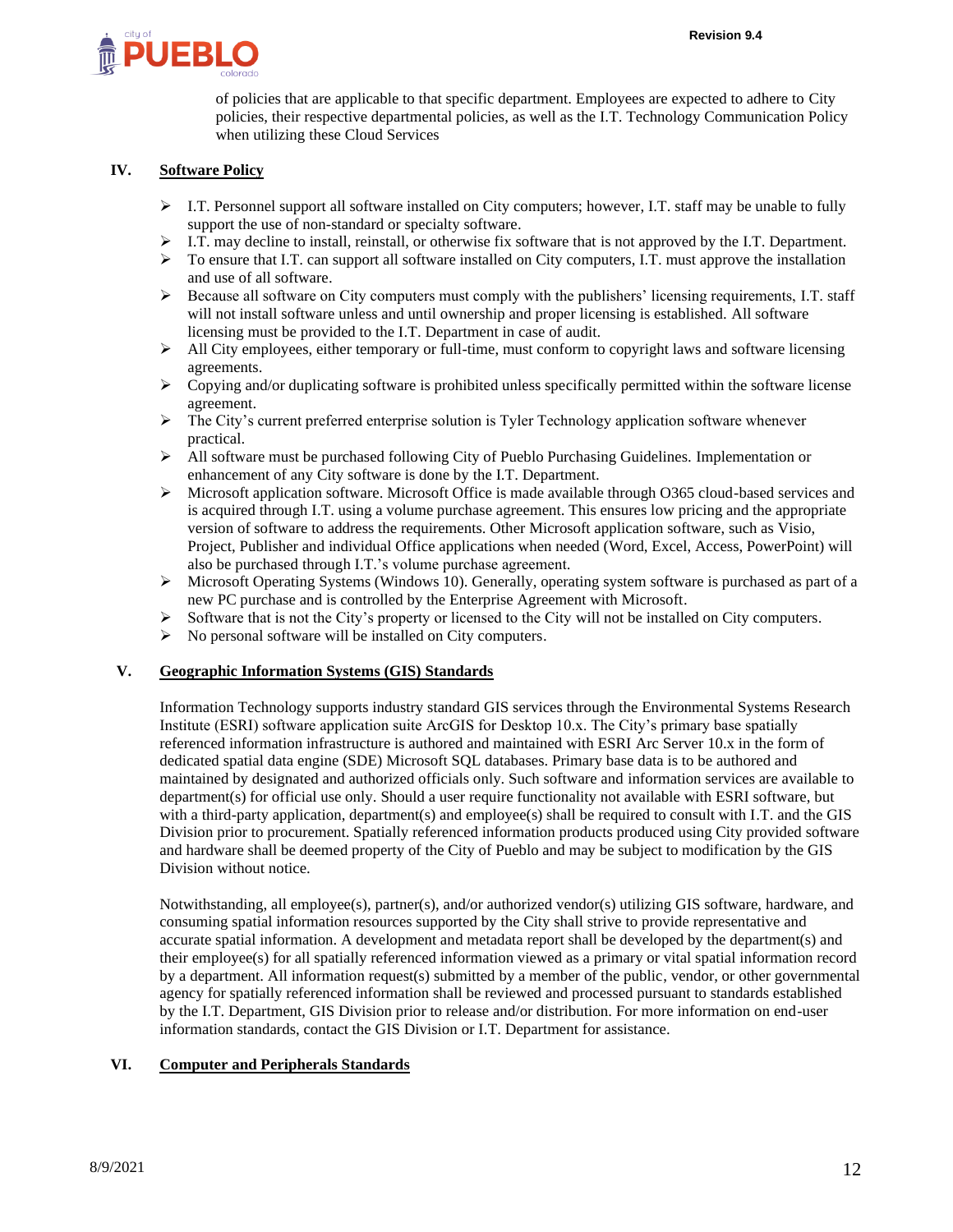

#### **Desktop Computer**

- ➢ Dell OptiPlex product lines
- ➢ Dell Precision product lines

#### **Notebook Computers**

- Microsoft Surface Pro 7
- ➢ Dell Latitude product lines

#### **Rugged Laptops**

- GETAC product lines
- ➢ Dell product lines

#### **Mobile Devices**

Mobile devices will be determined based on user requirements and needs. Currently, the I.T. Department supports iPhones, iPads (in some instances), and Windows laptops with Broadband services provided through Verizon Wireless. The Purchasing Department is responsible for ordering and tracking of all Apple devices and cellular data plans. I.T. is only responsible for set-up and support of an Apple device. Employees shall abide by all General Regulations regarding Mobile Devices,

#### **Printers**

For specific product information and guidelines for networked, shared, or stand-alone printers, contact the I.T. Department. Current printer standards utilized are below; however, the I.T. Department will make recommendations based on end-user requirements.

- $\triangleright$  Minolta or Canon multi-functional production units with print, copy, scan, and fax capabilities.
- ➢ Hewlett Packard network laser printers for personal or individual use

#### <span id="page-12-0"></span>**VII. Anti-Virus Policy**

All City of Pueblo PC-based computers must have City of Pueblo's standard and supported anti-virus software installed. Any activities with the intention to create and/or distribute malicious programs into City of Pueblo's networks (e.g., viruses, worms, Trojan horses, e-mail bombs, etc.) are prohibited.

- ➢ The I.T. Department will install and configure virus protection software on City computers. In most cases computers on the City's LAN will be configured to automatically receive virus definition updates.
- ➢ Do not open any files or macros attached to e-mail from an unknown, suspicious, or untrustworthy source. The best practice is to delete these attachments immediately, then permanently delete them by removing them from your Deleted Items folder in Outlook.
- ➢ Delete spam, chain, and other junk e-mail without forwarding.
- ➢ Do not download files from unknown or suspicious sources.
- $\triangleright$  The best practice is to avoid peer-to-peer file sharing with read/write access unless there is absolutely a business requirement to do so. Shared documents should be placed in the department's share folder (S: drive), within the intradepartmental share folder (M: drive), within the interdepartmental share folder (P: drive), or within a special share set up by I.T. Department staff.
- Use OneDrive for sharing files with outside agencies.
- ➢ Always perform a virus scan on portable media (e.g., USB mass storage devices or CD-ROMs) from any unknown source before using it.
- $\triangleright$  It is the employee's responsibility to inform the I.T. Department immediately in the event of a virus infection.
- ➢ Responsible I.T. staff must keep virus patterns up to date either: (1) through central management or (2) if centralized management is not feasible, I.T. staff will configure the computer to download virus pattern updates directly from the anti-virus vendor.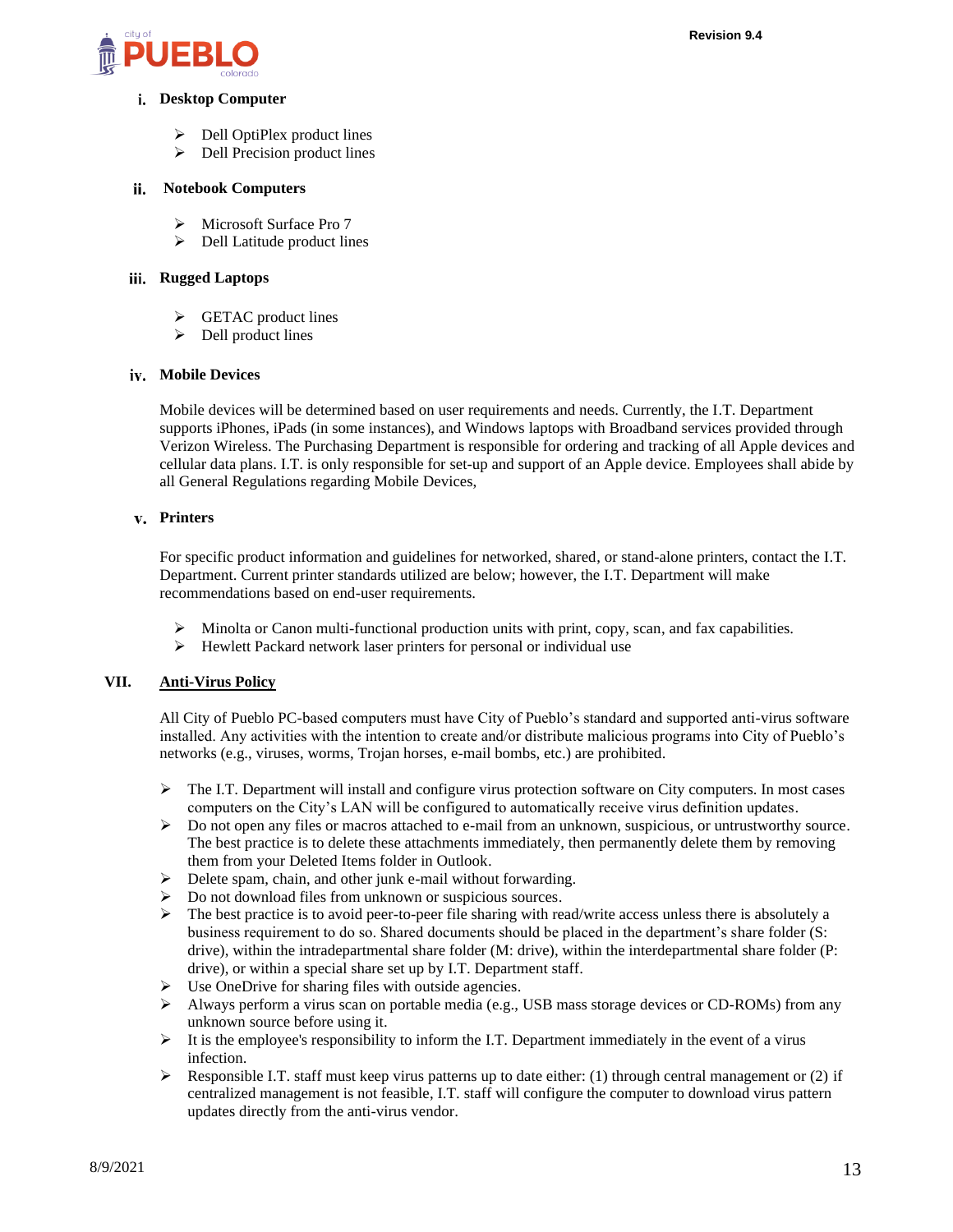

- ➢ The I.T. Department staff will monitor the virus protection status of all computers so configured. Computers that are not so configured will be configured to receive virus definition updates directly from the anti-virus vendor.
- ➢ When virus/malware infestations are discovered, I.T. staff will examine infected computers and attempt to remove the viruses/malware. Virus-infected computers will be removed from the network until they are verified as virus-free by I.T. personnel.
- $\triangleright$  I.T. is responsible for creating procedures that ensure that anti-virus software is run at regular intervals and that computers are verified as virus-free.

#### <span id="page-13-0"></span>**VIII. Network Backup and Recommendations for PCs**

Ensuring the protection of the City's valuable information is critical. Data, including but not limited to Word documents, spreadsheets, databases, presentations, and other electronic files, should be backed up. When using One-Drive, conventional backup processes do not apply due to the multiple redundant hardware levels employed by Microsoft to support the O365 environment. The ideal approach is to store data on a City file server that utilizes a routine backup regimen or in OneDrive that relies on hardware redundancy and file versioning to maintain the integrity of files stored in OneDrive. I.T. currently provides space, on City's servers, to each employee on the City's network. This space is normally backed up on a routine basis.

The I.T. Department manages a back-up schedule for most information stored electronically in computerized form except for any files kept on an employee's local computer hard drive. Back up of local hard drive files is the responsibility of the end-user. I.T. back-up processes and methodology are completed to ensure that information is not lost in the event of a severe hardware or software failure, virus attack, or other potential disaster or technological problem. Likewise, all operating software and application software necessary to access, recreate, or generate the information is also backed up. The frequency of backup depends on the significance of the information, and its frequency of change. Exceptions to backup processes exist with video recordings. For example, some surveillance video, video stored on DVRs, or cloud-hosted video do not fall under this policy. The backup devices are located between two geographical locations. Geographical distribution provides some protection against electrical failures, natural disasters, and other localized events as well has supporting disaster recovery efforts from another site.

To ensure that your data is safe, the following policies should be adhered to:

- $\triangleright$  Critical data should always be stored on one of the I.T. Department's file servers as this provides our most-tested method of backing up your data.
- $\triangleright$  Users are responsible for backing up any data not stored on an authorized server, OneDrive, or mainframe, i.e., internal, or external computer hard drives.
- Personal files should not be stored on I.T. Department's file servers or in One-Drive.
- ➢ I.T. Department staff is not responsible for backing up or restoring personal files.

If a file is not stored on a server resource, a backup solution may not exist. Back-up alternatives are:

- ➢ DVD/CD writers (not recommended for long-term backups).
- ➢ USB jump or thumb drives (encryption recommended).
- ➢ External hard drive (for unusually large amounts of data).

Backups containing CJI or other confidential data must adhere to appropriate storage regulations. When in doubt, 256-AES encryption must be used. Backups should be performed on key data only. There is no need to back up entire desktop systems. Please contact the I.T. Department for back-up assistance.

#### <span id="page-13-1"></span>**IX. Electronic Mail Policy**

- ➢ **Employees are not entitled to any expectation of privacy.**
- $\triangleright$  I.T. staff shall NOT access or attempt to access another individual's e-mail box without the written permission from the individual's Department Head, Mayor, and/or the I.T. Director.
- ➢ Recipients of quarantined E-mail messages are notified that an e-mail has been held pending release. Recipient must contact I.T. for release of e-mail.
- $\triangleright$  Treat e-mail with the same privacy and confidentiality as regular City of Pueblo mail.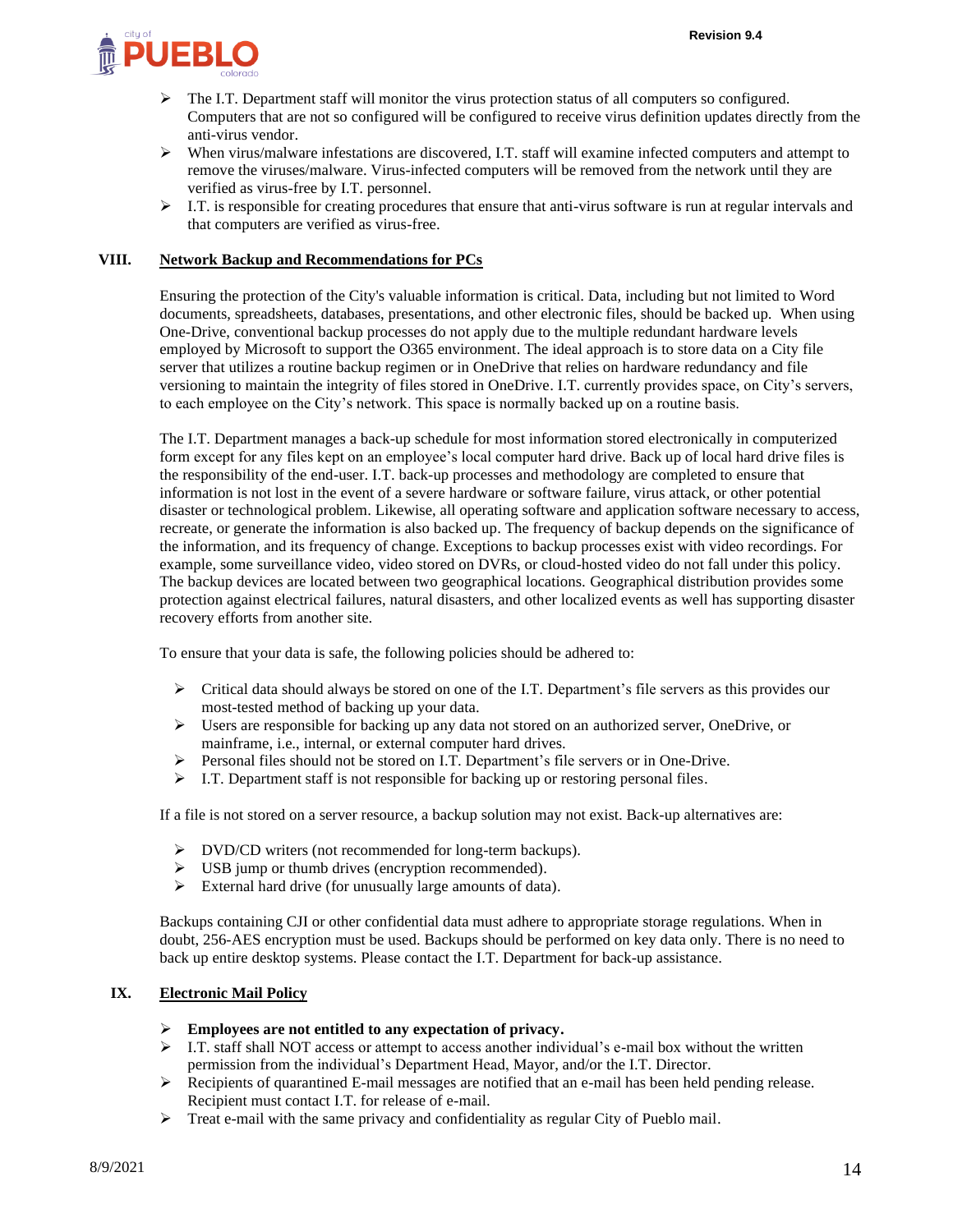

- $\triangleright$  E-mail is to be considered a form of professional correspondence of City business. Minimize the use of email for personal messages.
- $\triangleright$  Target messages only to appropriate individuals. At no time, should non-business-related mail be sent to a mass distribution list.
- ➢ Do not send unsolicited mass-emails (SPAM). If you need to mass-mail, please obtain your supervisor's and the IT Director's approval.
- ➢ Do not use the City's e-mail system for political or commercial purposes.
- ➢ Do not knowingly transmit computer viruses or other malware using the City's e-mail system.
- $\triangleright$  Use of City e-mail distribution lists are for business communications only. Individual departments may restrict use or require authorization to utilize these distribution lists based upon their business need and at the discretion of their Department Head.
- $\triangleright$  Notify Department Head or I.T. Director of improper or undesirable use of the e-mail system. Whenever possible, a hard copy of the message should be produced. All complaints will be handled as discreetly as possible.
- $\triangleright$  All messages sent over the e-mail system may fall under the Colorado Open Records Act. Additionally, City of Pueblo management reserves the right to access and disclose all messages sent over its e-mail system.
- ➢ City business or correspondence conducted via e-mail must use official City e-mail addresses issued by I.T.
- $\triangleright$  Obtain proper access to and documentation of e-mail by contacting the I.T. Department. Use proper e-mail etiquette. Use proper and professional language, which another individual would not find offensive, obscene, harassing, or profane. E-mail and other information systems are not to be used in a way that may be disruptive, offensive to others, or harmful to morale. E-mail and other information systems must not be used for display or transmission of sexually explicit images, messages, or cartoons or any communication that contains ethnic slurs, racial epithets, or anything that may be construed as harassment or disparagement of others based on their race, national origin, sex, sexual orientation, age, disability, or religious or political beliefs.
- $\triangleright$  Exercise caution regarding the content of e-mail, as messages may be forwarded to persons other than the intended recipient.
- ➢ Obtain authorization from department or division management before attaching or using an Internet electronic mail system outside City of Pueblo, e.g., Gmail, Hotmail, for City business.
- $\triangleright$  No individual's e-mail may be accessed by anyone without prior authorization from the employee's Department Head, the Mayor, and/or the I.T. Director. Such access will not be authorized unless reasonable cause exists to suspect that an individual has violated a law or a City of Pueblo policy or intends to do so.
- ➢ Deleted e-mail correspondence, of routine value, is retained for two-years past creation date. Other e-mail correspondence, depending on its value, will be retained for a specified retention period based upon its content, which may be permanent.
- ➢ Deleted e-mail is retained for two-years after its deletion.
- ➢ E-mail is automatically archived in O365, including deleted e-mails. However, archived deletions will be deleted after two-years, or after the specified retention period based upon its content, such as mailboxes with litigation holds in place.
- ➢ Access to employee e-mail is controlled via City and departmental policies. All users must adhere to all policies.

## <span id="page-14-0"></span>**X. File Storage Policy**

- $\triangleright$  I.T. will provide space on the City's servers to store data files or in One-Drive in O365. Items that are stored on an employee's hard drive and NOT on a server may not be restorable or recoverable when the computer malfunctions. Files stored in OneDrive are not "restorable" in the conventional sense but must be restored from the user's OneDrive Recycle bin or version history in the case of file overwrite.
- ➢ When an employee terminates or leaves City employment, the employee's data and e-mail will be retained for at least 2 years or the applicable retention period based upon the content. After the retention period, has expired, all data will be destroyed in a practical manner. If an employee has been placed on a litigation hold by the City Attorney's office, the employee's data will be retained until the litigation hold has resolved.
- $\triangleright$  It is not generally recommended for users to save data to their local hard drives. Users who save to the local drive have the responsibility for devising and implementing a sound backup strategy. I.T. can assist with backup solutions in such cases.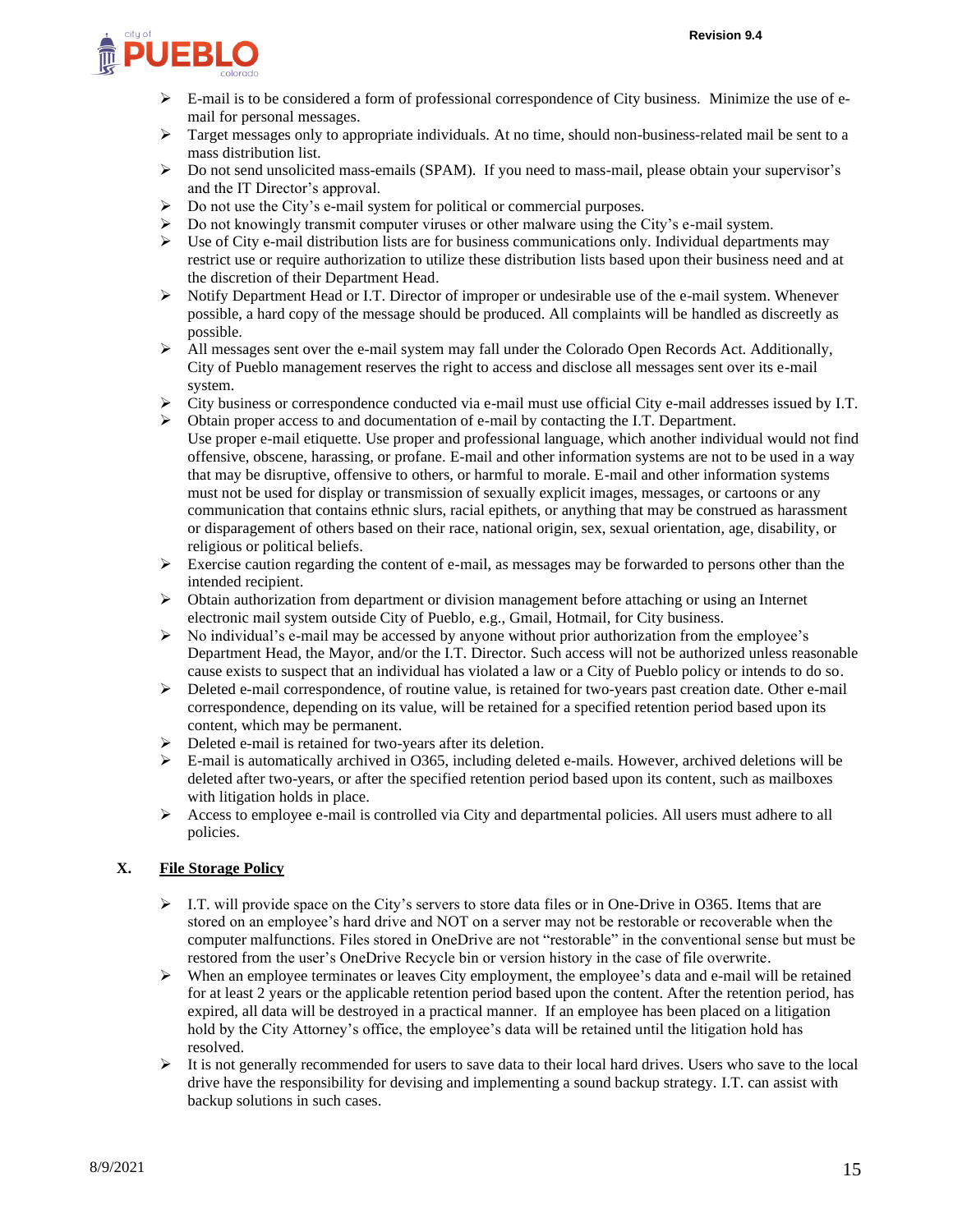

- $\triangleright$  Shared files (files that are commonly accessed by multiple users) should only be stored on a server or via SharePoint Online for which proper backup and recovery procedures have been established.
- ➢ Personal files should not be stored on I.T. Department's file servers or by using O365's One-Drive or SharePoint services.
- ➢ Files stored in a user's My Documents folder (or any My Documents subfolder) or via One-Drive are backed up regularly.
	- o **EXCEPTION: NetMotion VPN users' My Documents folders are not stored on City file server due to the network limitations inherent for users in regular use of mobile computers. These users must back up their own files, preferably using USB "thumb" drives. Alternatively, they can upload their documents to OneDrive, but they are not encouraged to use the OneDrive Windows client to sync locally to their PCs. In general, the users subject to this exception are public safety-first responders (police patrol and firefighters).**
- $\triangleright$  Do not store non-work-related multi-media files (e.g., MP3 or WMF) in your My Documents / My Music folder. These files take up a large amount of space and the City simply cannot accommodate the space they consume and the time they add to regular backup.
- ➢ Do not store any file that constitutes a copyright violation on City systems.
- $\triangleright$  I.T. Department staff is not responsible for backing up or restoring personal files.

#### <span id="page-15-0"></span>**XI. Password Policy**

- $\triangleright$  All system-level passwords (e.g., root, enable, admin, application administration accounts, etc.) must be a complex password with at least 14 characters. **Passphrases are preferred** (see - Use of Passwords and Passphrases for Remote Users below).
- $\triangleright$  The I.T. Department enforces the use of 14-digit complex passwords as well as two-factor authentication where applicable.
- ➢ All Police Department personnel passwords must meet Criminal Justice Information Systems (CJIS) standards in terms of complexity and the change interval.
- $\triangleright$  Standard users, or non-public safety, are required to change their passwords every hundred and eighty (180) days.
- $\triangleright$  Weak passwords can put the entire network at risk. I.T. personnel audit password complexity periodically to ensure the security of the City's network. If your password is determined to be too weak, you will be asked to change your password. Repeated use of weak passwords may result in complexity being enforced by the City's computer systems.
- $\triangleright$  User accounts that have system-level privileges granted through group memberships or programs must have a unique password from all other accounts held by the user.
- ➢ Passwords must not be inserted into non-encrypted e-mail messages or other forms of electronic communication.
- ➢ All user-level and system-level passwords must conform to the guidelines described below:

#### **i. General Password Construction Guidelines**

- o The password CANNOT contain the user's account name
- The password must be a minimum of 14 characters including:
	- Contain both upper- and lower-case characters (e.g., a-z, A-Z)
	- Have digits and punctuation characters as well as letters, e.g., 0-9,  $\lbrack \mathcal{Q} \rbrack \rightarrow \mathcal{E}^* \rbrack$   $\rightarrow$  $=\left\{ \left\{ \left[ \left[ \left[ : \infty \right] : \infty \right] : \infty \right] \right\} \right\}$
	- Are not based on personal information (names of family, etc.)

#### **ii. Password Protection Standards**

- o Do not use the same password for City of Pueblo accounts as for other Non-City of Pueblo access (e.g., personal Internet Service Provider accounts, option trading, benefits, etc.)
- o When possible, don't use the same password for various City of Pueblo access needs. For example, select one password for the computer system and a separate password for a database application system
- o Do not share City of Pueblo passwords with anyone, including administrative assistants or secretaries. All passwords are to be treated as sensitive, confidential City of Pueblo information.
- o Don't reveal a password in an e-mail message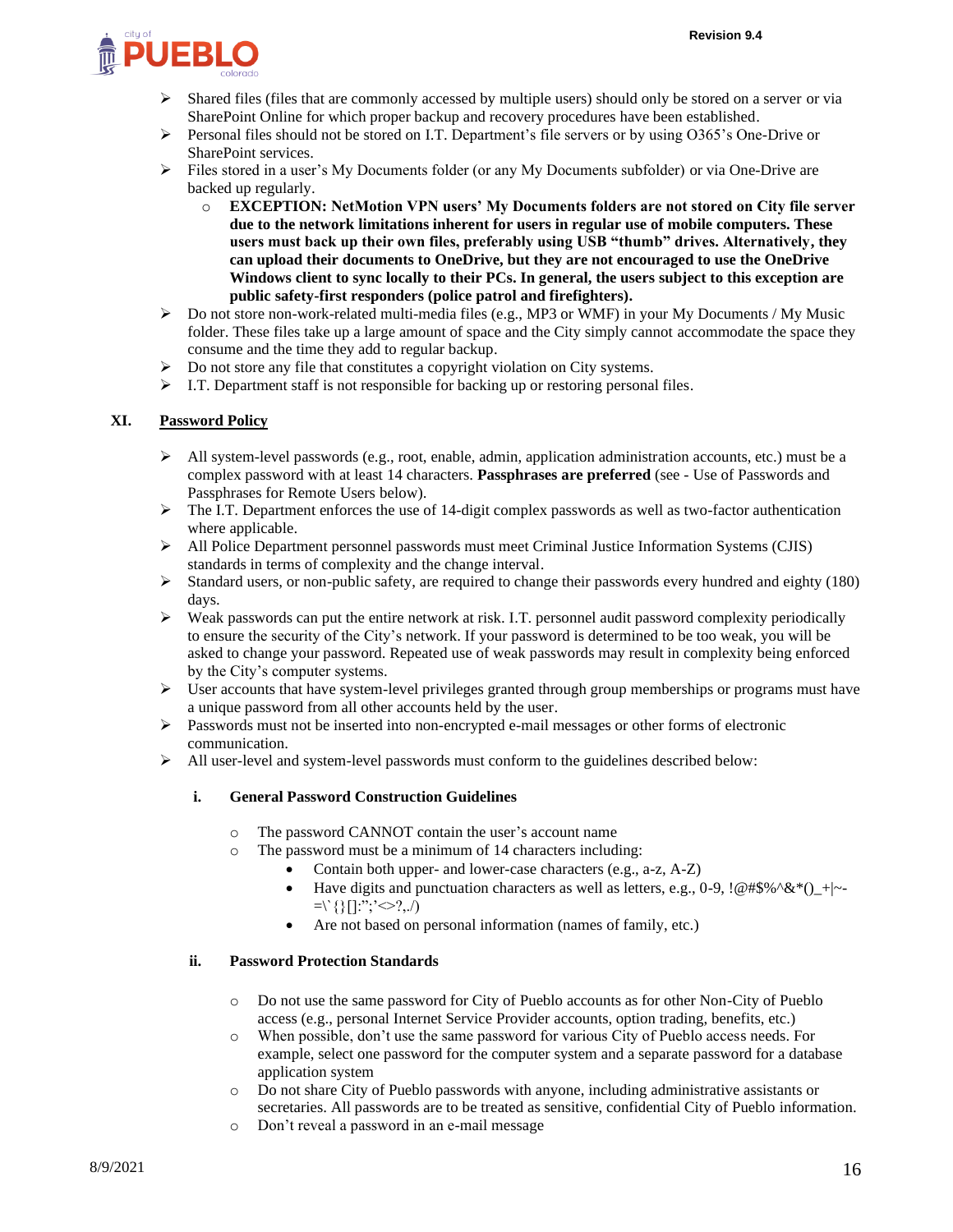

- o Don't reveal a password on questionnaires or security forms
- If someone demands a password, refer them to this document or have them call the I.T. Security Administrator or I.T. Director
- o Do not use the "Remember Password" feature of applications (e.g., Internet Explorer and Outlook)
- o If an account or password is suspected of compromise, report the incident to the I.T. Department and change all passwords

#### **iii. Use of Passwords and Passphrases for Remote Access Users**

- o Access to the City of Pueblo networks via remote access is to be controlled using either a onetime password authentication or a public/private key system with a strong passphrase or mnemonic phrase.
- o A good passphrase is relatively long and contains a combination of upper and lowercase letters and numeric and punctuation characters. An example of a good passphrase might be "Every good dog deserves treats and their favorite sweater on cold winter days in December" making the password EgddtATfsoCwdi1@
- o All the rules above that apply to passwords apply to passphrases or mnemonic phrases.

#### <span id="page-16-0"></span>**XII. Data Retention Policy**

- ➢ Data must be retained per the employee's departmental standards, where such standards must at least comply with requirements under Colorado State Statute for data retention.
- ➢ Data stored on I.T. supported devices will not be aged or deleted by the I.T. Department and will be backed up on a regular basis and will be recoverable as per the guidelines below.
- $\triangleright$  When an employee terminates or leaves City employment, the employee's data and e-mail will be retained for at least 2 years, or for the required retention period as based upon the content. After the retention period has expired, all data will be destroyed in a practical manner.
- $\triangleright$  If an employee has been subject of a litigation hold as communicated by the City Attorney's office, the employee's data will not be destroyed until the litigation hold is resolved.

#### <span id="page-16-1"></span>**XIII. Electronic Media Disposal Policy**

Members of the City's I.T. Department are responsible for ensuring that City media which falls under their purview is reused in an appropriate manner or given to the Property & Evidence Sergeant for destruction.

- $\triangleright$  The I.T. Department works with the Property & Evidence Sergeant on disposal of discarded hard drives. Discarded hard drives are incinerated or melted.
- $\triangleright$  Non-I.T. employees of the City of Pueblo are responsible for either destroying media containing sensitive information obtained from City systems, or turning media containing sensitive information obtained from City systems over to the City of Pueblo's I.T. Department for proper disposal of sensitive information.
- ➢ Through contractual obligations, City of Pueblo vendors are responsible for either destroying media containing sensitive information obtained from City systems, or turning media containing sensitive information obtained from City systems over to the City of Pueblo's I.T. Department for proper disposal of sensitive information.

#### <span id="page-16-2"></span>**XIV. Media Protection Policy**

Data is being transmitted and stored on computer systems and electronic media by virtually every person conducting business for the City of Pueblo. Some of that data contains sensitive information, including personnel records, criminal justice information, financial data, and protected health information. If the information on those systems is not properly removed before the equipment is disposed of or transferred within the City without destroying the sensitive information, that information could be accessed and viewed by unauthorized individuals. As such, all users of computer systems within the City of Pueblo, including elected officials, contractors, and vendors with access to City systems, are responsible for taking the appropriate steps, as outlined below to ensure that all computers and electronic media are properly sanitized before disposal.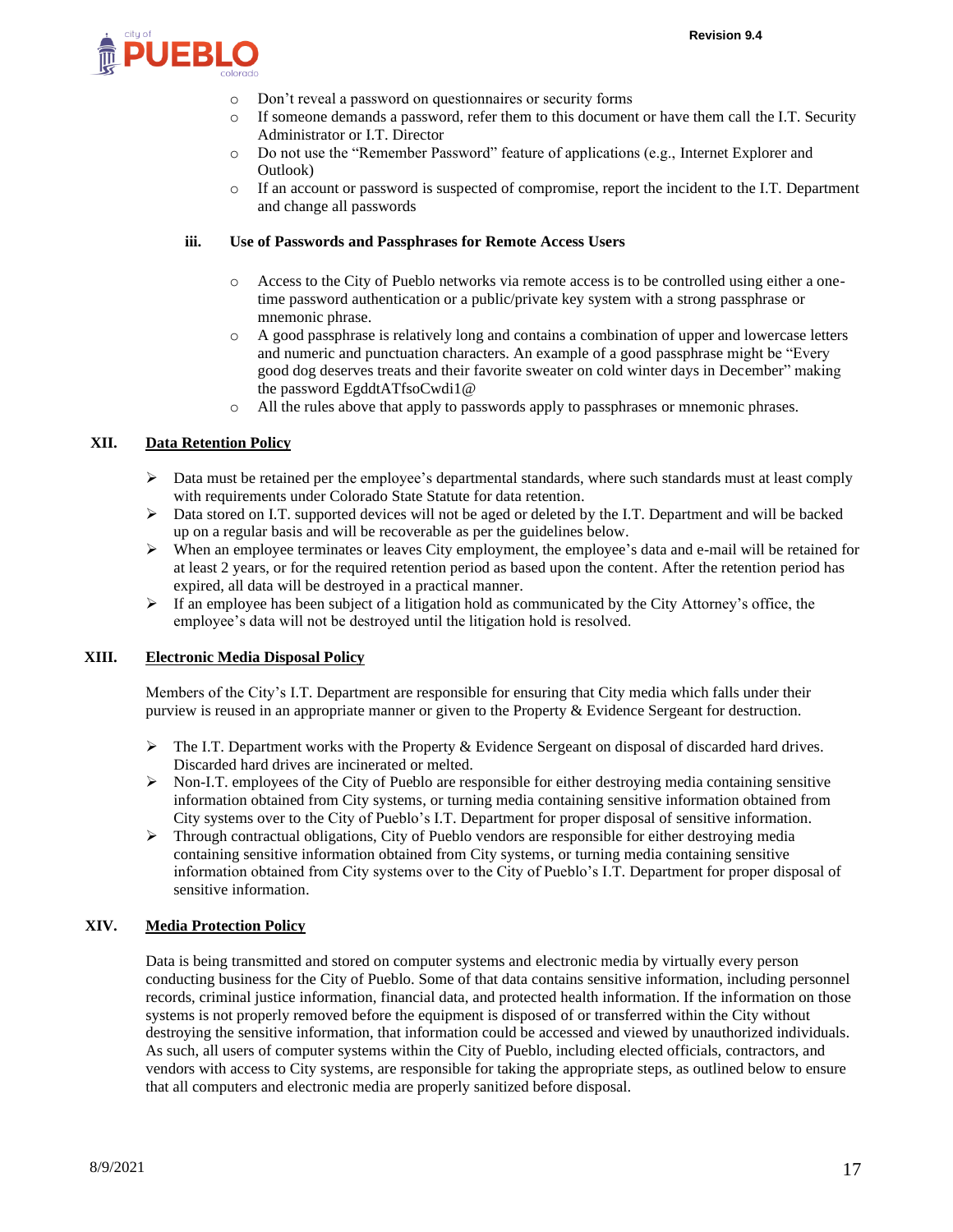

All electronic media must be properly sanitized before it is transferred from the custody of its current owner. The proper sanitization method depends on the type of media and the intended disposition of the media.

#### i. **Hard Drives**

Before a hard drive is transferred from the custody of its current owner, appropriate care must be taken to ensure that no unauthorized person can access data by ordinary means. All hard drives should be sanitized. However, if the drive is remaining within the City, the hard drive may instead be formatted or have an image applied prior to transfer. Special recovery tools must be used by an individual to access the data erased by these methods. Any attempt by an individual to access unauthorized data would be viewed as a conscious violation of state or federal regulations and the City of Pueblo's Technology Communication Policy User Agreement. It is the IT Department's responsibility to determine the best method of managing hard drive repair, return, recovery, and destruction.

#### **a) Sending a hard drive out for repair, return or for data recovery**

- ➢ Hard drives containing Criminal Justice Information (CJI) should not be sent for repair. The hard drive may be sent to CJIS (Criminal Justice Information System) approved sites for data recovery.
- ➢ Hard drives that do not include CJI may be sent for repair. The vendor repairing or recovering data on the hard drive must sign an appropriate agreement with the City of Pueblo, ensuring that the vendor will take proper care of the data. When possible, the vendor should return the defective media for proper disposal as described in this standard.

#### **b) Disposal of damaged or discarded hard drives**

 $\triangleright$  The device must be damaged so that it is not usable by a computer. The preferred method is incineration coordinated with the Property & Evidence Sergeant

#### ii. **Electronic media other than hard drives**

Before electronic media is transferred from the custody of the current owner, appropriate care must be taken to ensure that no unauthorized person can access data by ordinary means. Electronic media should be overwritten if the media type allows it or destroyed if overwriting is not possible (e.g., DVD).

#### <span id="page-17-0"></span>**XV. Security Policy**

- $\triangleright$  Employees shall follow all the security policies and procedures established by the City, for their departments and the applications they use.
- $\triangleright$  The I.T. Department reserves the right to block access from within its networks to any Internet site or technology resource deemed inappropriate or which may have a detrimental effect upon network performance. Deviation from this policy requires I.T. Director approval.
- $\triangleright$  The I.T. Department manages security and sets security standards on behalf of the City for the network, servers, personal computers, computer peripherals (printers, iPhones, iPads, tablets, etc.) and applicable telecommunication needs. Such management includes adoption and implementation of policies and security procedures regarding user IDs, passwords, firewalls, proxy servers, Internet practices, telecommunication, and remote access to or from the City's network.
- $\triangleright$  Sponsors, administrators, and managers of specific applications are responsible for establishing the additional security policies and procedures required for use of their applications.

#### <span id="page-17-1"></span>**XVI. Lost or Stolen Equipment Policy**

- ➢ I.T. will take appropriate steps to protect the integrity of the City's data and security, including but not limited to changing passwords or access to, locking access to, or to the extent possible, wiping information from any lost or stolen mobile device, including but not limited to iPhones, iPads, and laptops.
- $\triangleright$  If the device is in the employee's possession, the employee is responsible for management and security of information residing on that device. The I.T. Department will not wipe any device in the possession of the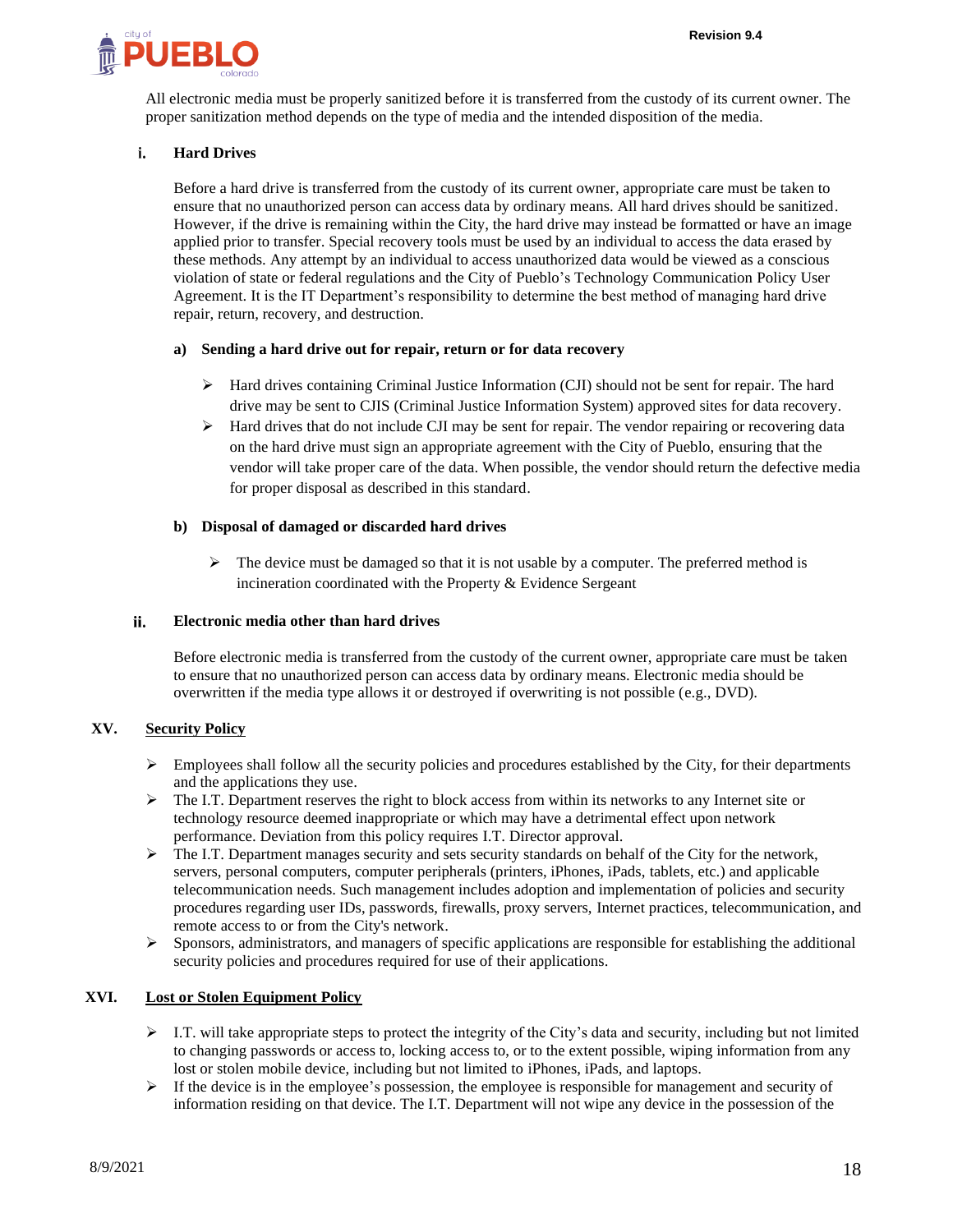

employee unless there is a technical issue or problem preventing the device from working properly or if the device is not available or returned upon termination of employment.

#### <span id="page-18-0"></span>**XVII. Instant Messaging Policy**

Instant Messaging (IM) capability is provided through Microsoft Teams, and it is currently being used as a form of real-time communication with individuals inside the organization. IM technology is meant for the purpose of enhancing employee productivity while conducting City business. However, IM carries some security risks, therefore, some functionality has been turned off by the I.T. Department.

The use of IM is a privilege, and its abuse or misuse will not be tolerated. The I.T. Department manages and may monitor all IM usage to ensure that this policy is adhered to. It is the responsibility of the user to exercise sound judgment and common sense while using IM to fulfill his or her job duties.

- ➢ **Personal Use:** Limited personal use of corporate IM services to communicate internally with colleagues regarding non-work-related matters is permitted solely at the discretion of the employee's Department Head.
- ➢ **Compliance:** IM use will comply with all City of Pueblo policies, contracts, and all applicable laws.
- ➢ **Privacy:** IM conversations and messages created on the City IM service and transmitted through City systems will be considered the property of the City of Pueblo. The City reserves the right to monitor, inspect, copy, review, store, and audit IM usage and messages generated by or for the City as it sees fit. The City may be obligated to disclose IM messages and conversations when ordered to do so by auditors, courts, CORA, or law enforcement, with or without the employee's consent. Given these factors, employees **DO NOT** have a reasonable expectation of privacy when using City IM services.

#### <span id="page-18-1"></span>**XVIII. Video Conferencing and Collaboration Policy**

The City has video conferencing and collaboration solutions available that are delivered through various methods. Desktop to Desktop or mobile capabilities exist from anywhere in the City where the end-user has a web-camera and microphone, or mobile device available. Video conferencing units are available for larger groups are in various departments throughout the City.

Microsoft Teams or Zoom, a hosted cloud-based solution, are the solutions available for use. Video conferencing and collaboration tools should only be used to conduct City business and use of these tools must adhere to all acceptable use policies stated in this document.

To determine which solution is appropriate for your use, please contact the I.T. Department for assistance.

#### <span id="page-18-2"></span>**XIX. Mobile Device Policy**

This policy intends to prevent data from being deliberately or inadvertently stored insecurely on a mobile device or carried over an insecure network where it could potentially be accessed by unsanctioned sources. Exempt employees permitted to employ a personally owned device to connect to the City's network, and/or capable of backing up, storing, or otherwise accessing City data of any type, must adhere to defined processes for doing so. The end-user using a personal device must sign the Remote Device Waiver (Appendix B), must allow a remote device wipe application to be installed, and must adhere to password protecting their device. Non-sanctioned use of personal devices to back up, store, and otherwise access any City-related data is strictly forbidden. Apple iPhone devices and Windows mobile devices are the only approved devices that will be granted wireless connectivity to the City's network. iPads have no directed or remote connectivity to the City's network.

#### **i. Stipend Guidelines**

No stipend will be provided to any employee who is using a personal device to connect to the City's network. The City will pay for the software license and annual maintenance costs for the hardware and software that provides this privilege when the employee is using the device for both business and personal purposes.

#### **ii. Access and Security Control**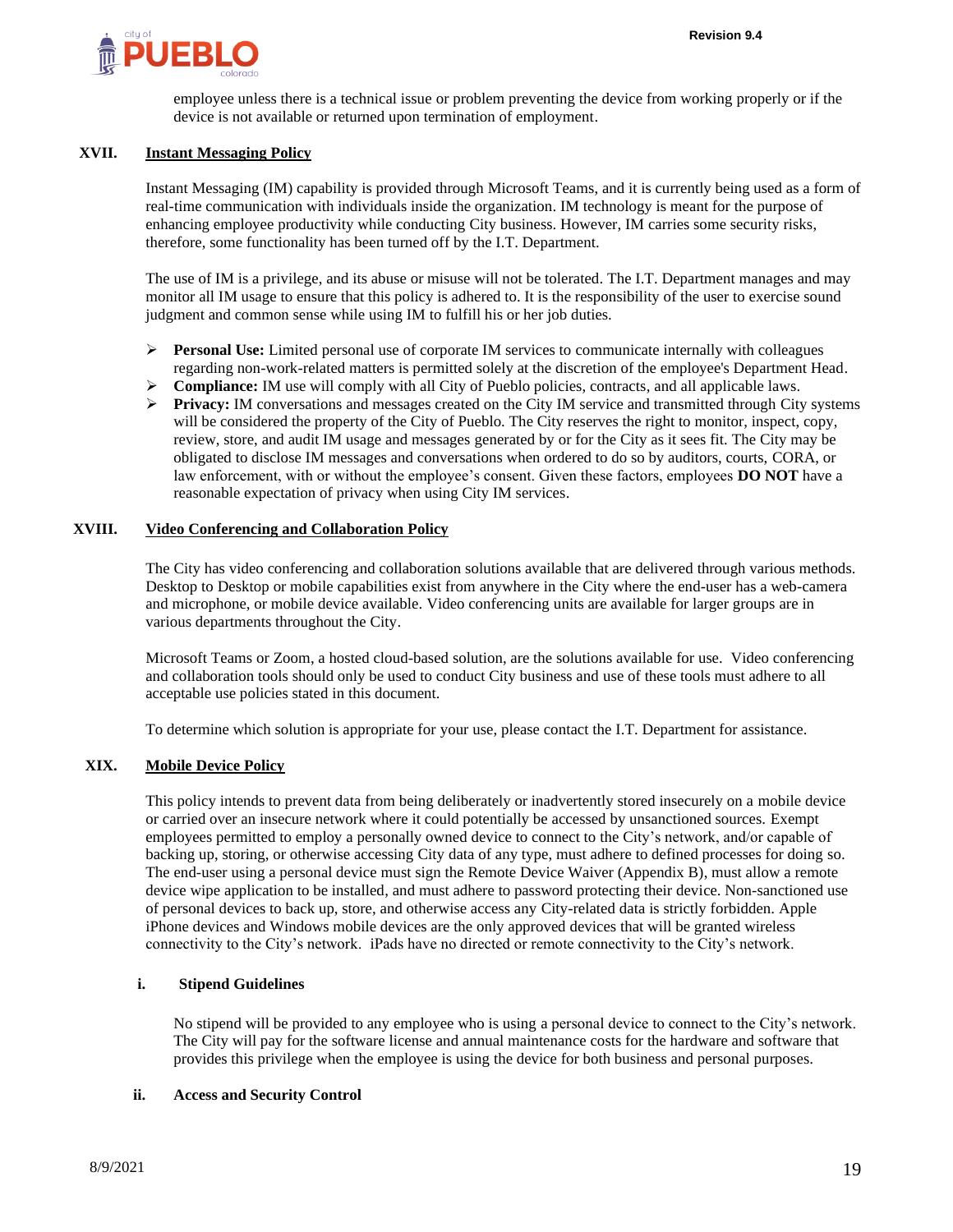

Employees using city or personally owned devices and related software for access to the City's network and data will, without exception, use secure data management procedures. The City uses Blackberry as its mobile device management application. The Blackberry container for iDevices should be the only area considered as secure. In addition:

- $\triangleright$  Confidential City data should never be stored outside of the Blackberry container. At a minimum, a 6digit PIN on the Blackberry container should be used, but it is preferred that your password protect the device with a 6-digit PIN.
- ➢ Prior to initial use or requested use on the City's network or related infrastructure, **all devices must be approved by I.T.** Devices that are not pre-approved may not be connected to City's infrastructure. I.T. reserves the right to refuse, by physical and non-physical means, the ability to connect personal devices to City and City-connected infrastructure. I.T. will engage in such action if such equipment is being used in a way that puts the City's systems, data, users, and clients at risk.
- $\triangleright$  Connectivity of all City-owned devices will be centrally managed by the City's I.T. Department.
- $\triangleright$  Multi-factor authentication and strong encryption measures or alternative compensating controls to isolate and protect any enterprise data accessed from or stored on the device, where appropriate, will be used.
- $\triangleright$  Android devices will not be allowed to connect to the City's network due to security issues within the Android operating system.
- ➢ Although I.T. will not directly manage personally owned devices, end users, who are approved to use a personal device, are expected to adhere to the same security protocols when connecting to non-City equipment. Failure to do so will result in immediate suspension of all network access privileges to protect the City's infrastructure.
- $\triangleright$  Only EXEMPT personnel, as approved by their Department Head, will be allowed to utilize personally owned iDevices. All costs related to this device are the sole responsibility of end-user.
- ➢ Any device that is being used to store City data **must adhere to the authentication requirements** of the I.T. Department. In addition, all hardware security configurations must be pre-approved by the I.T. Department before any enterprise data-carrying device can be connected to the City's network.
- $\triangleright$  I.T. will manage security policies, network, application, and data access centrally using whatever technology solutions it deems suitable. **Any attempt to contravene or bypass that security implementation will be deemed an intrusion attempt** and will be dealt with in accordance with the overarching policy.
- $\triangleright$  I.T. reserves the right, through policy enforcement and any other means it deems necessary, to limit the ability of end users to transfer data to and from specific resources on the City's network.
- $\triangleright$  In the event of a lost or stolen City-owned device, it is incumbent on the user to report the incident to I.T. immediately. City-owned devices **will be remotely wiped** of all City data and locked to prevent access by anyone other than I.T. If the City-owned device is recovered, it can be submitted to I.T. for reprovisioning. **Appropriate steps will be taken to ensure that City data on or accessible from the device is secured - including remote wiping of the device where appropriate. The remote wipe will destroy all data on the device**, whether it is related to City business or personal matters.
- $\triangleright$  In the event of a lost or stolen device that is personally owned, it is incumbent on the user to report the incident to I.T. immediately. **Appropriate steps will be taken to ensure that City data on or accessible from the device is secured - including remote wiping of the device where appropriate. The remote wipe will destroy all data on the device**, whether it is related to City business or personal matters.

#### **iii. Help & Support**

- 1. Employees who opt in to the bring your own device program are not eligible for support for devicespecific hardware or software from the I.T. Department. If the employee-owned device requires maintenance, the employee is responsible for taking the device to the employee's wireless provider.
- 2. The I.T. Department will assist a user in determining if the issue is software or hardware related, but if the issue is non-Blackberry software or hardware related, the employee will be forwarded to the employee's wireless provider for maintenance. If the issue is Blackberry software related or related to remote network access applications, the I.T. Department will attempt to re-provision the device. If the device is deemed to be incompatible with City systems, the user is responsible for providing a compatible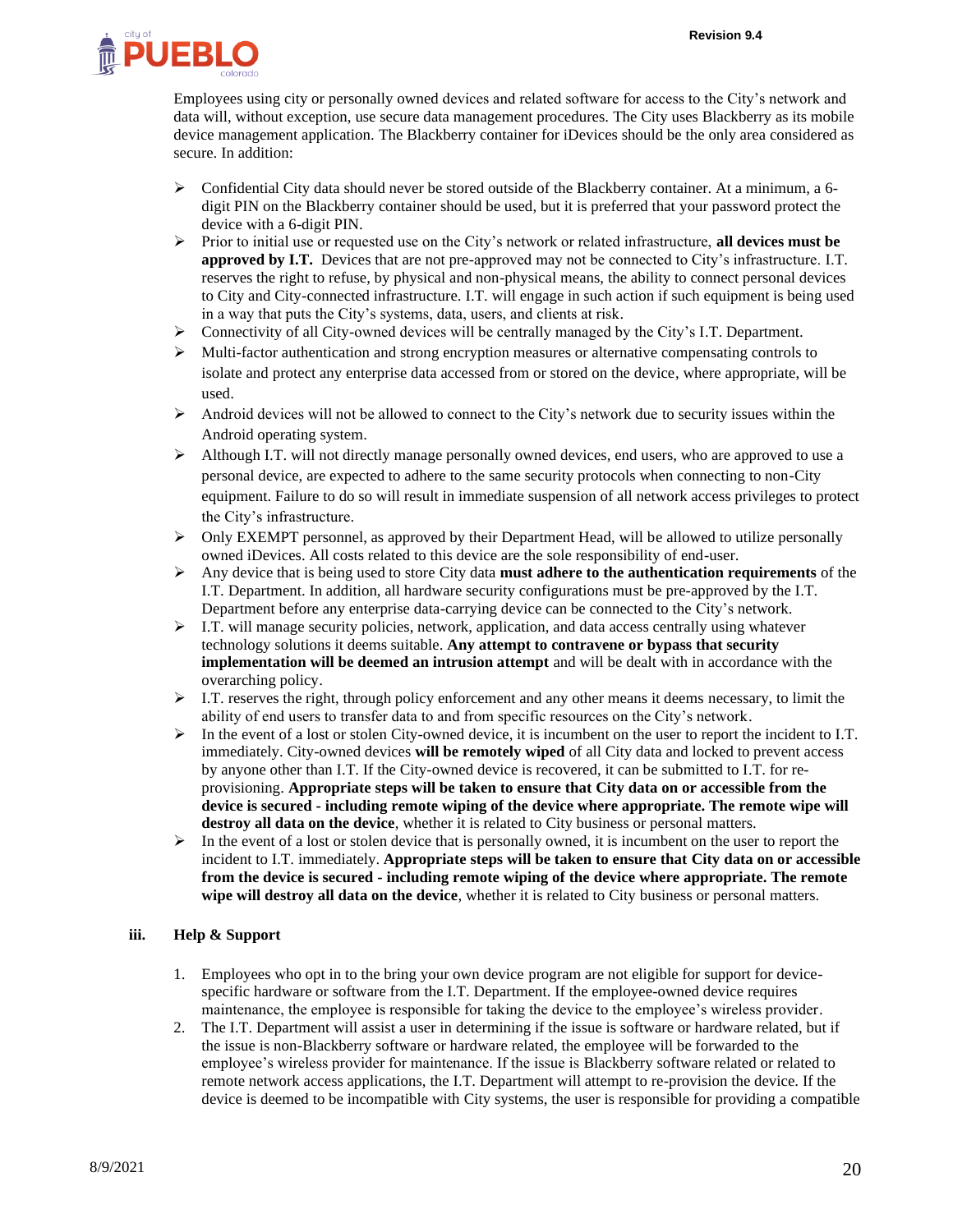

device. This is true even when the device was compatible with the previous software/hardware of City systems. Whatever personal device is used must be compatible with current City infrastructure.

3. Employees, contractors, and temporary staff will make no modifications to the hardware or software that change the nature of the device in a significant way (e.g., replacing or overriding the operating system or "jail-breaking") without the express approval of the I.T. Department.

#### **iv. Organizational Protocol**

- 1. I.T. can and will establish audit trails, which will be accessed, published, and used without notice. Such trails will be able to track the attachment of an external device to the City network, and the resulting reports may be used for investigation of possible breaches and/or misuse. **The end user agrees to and accepts that his or her access and/or connection to the City's network may be monitored to record dates, times, duration of access, etc., to identify unusual usage patterns or other suspicious activity.** The end user agrees t**o immediately report** to his/her Department Head and the I.T. Department **any incident or suspected incidents of unauthorized data access**, data loss, and/or disclosure of City resources, databases, networks, etc.
- 2. Users may be allowed to expense costs for mobile applications required for or used in their daily job duties. All applications and associated costs must be approved by the employee's Department Head prior to download or reimbursement.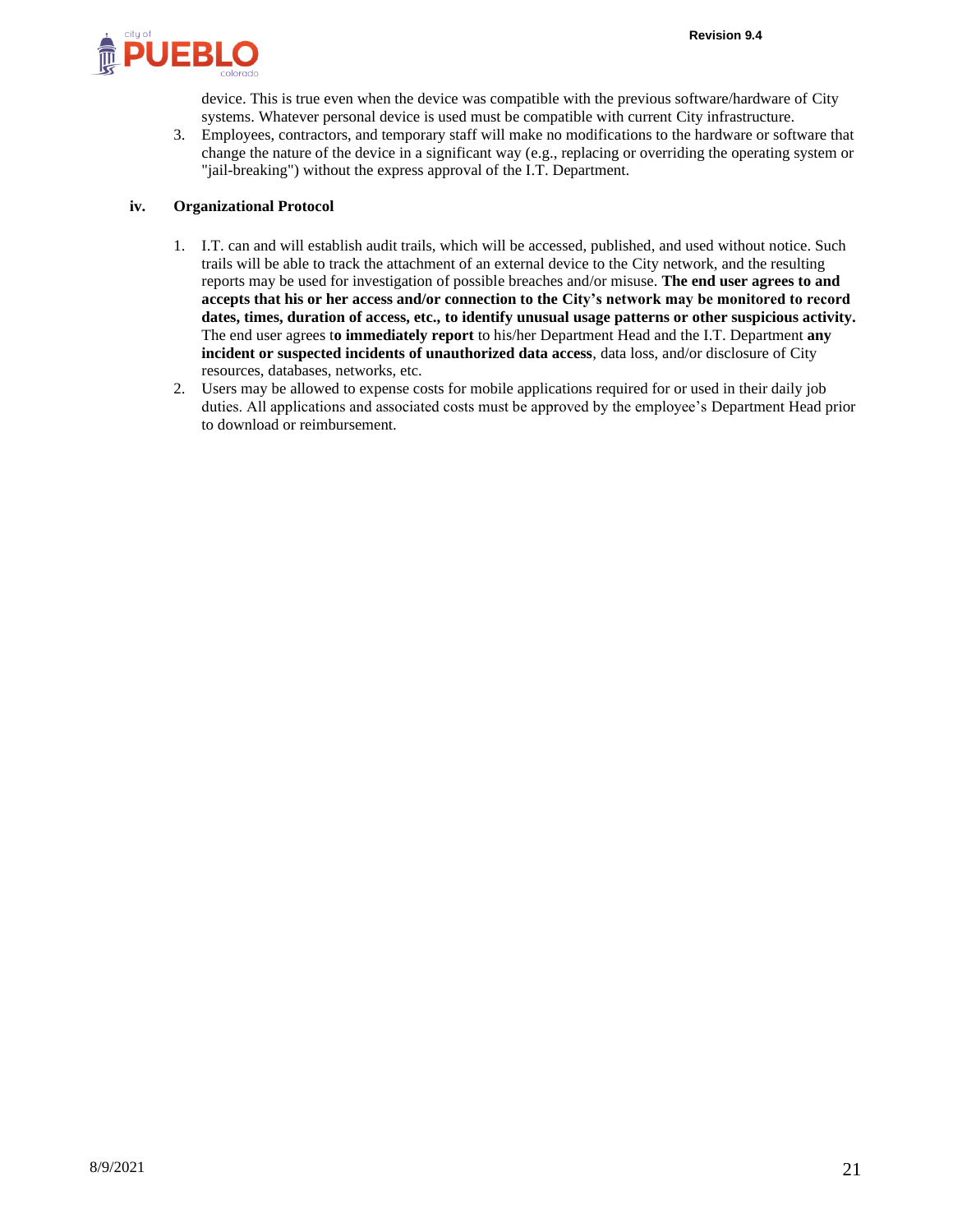

# <span id="page-21-0"></span>**SECTION 3 – I.T. SUPPORT STANDARDS**

## <span id="page-21-1"></span>**I. I.T. Computer Support Standards**

Supporting computer software and hardware is a responsibility that does not lend itself to being split among multiple parties. Nonetheless, I.T. recognizes the need for some computer users to regularly install and test new software on behalf of their departments. While I.T. endorses fully supporting every PC in the City, we have established these guidelines for users who require a degree of self-support. Placement in any of the below categories shall be at the discretion of the I.T. Director based on the best interests of the City.

#### i. **Full Computer Support**

This category is for users who just want to turn on their PC, have it work, and want I.T. to be responsible for all hardware and software problems. These PCs will be in the **pueblocity** domain. More than of 98% of the City's PCs fit into this category.

#### ii. **Limited Computer Support – City Domain**

This level of privilege is appropriate for users who must install software and are thus willing to support the PC themselves. The software in question is limited to software required to conduct City business. I.T. will base its recommendation for this level of support based on the business requirements. Including a computer or user in this category requires approval from the employee's Department Head and the I.T. Director. In addition, I.T. will have the authority to, and will periodically audit PCs, to ensure that they do not present security exposures.

Technical Support may be delayed for users in this category. In other words, users with this level of permissions have a higher incident and severity rate than those without the permissions. Based upon the problem, the mean time to repair may take longer due to the greater complexity of the problem.

#### iii. **Non-City Domain Extremely Limited Support**

This level of privilege is appropriate for users who must install software or hardware and are thus willing to support the PC. The "requirements" are limited to City business requirements. I.T. will base its recommendation for this level of support based on these requirements. Including a computer or user in this category requires approval from the employee's Department Head and the I.T. Director. Users in this category receive limited I.T. support. For example:

- ➢ No storage space on the City's servers will be provided.
- $\triangleright$  The computer CANNOT be connected to or placed on the City's network. The NIC (Network Interface Card) will be disabled to prevent it from being plugged into the City's network. The machine can have "Guest" access to the City's wireless network where available. Guest access only provides access to the City's Internet and can only be used to conduct City business.
- $\triangleright$  If a machine needs to be rebuilt, I.T. will rebuild the PC with a basic image. In other words, I.T. will assist with the installation of the operating system, Office applications, and virus software only.
- $\triangleright$  Users with this authority must establish a strategy for keeping patches and system updates current.
- $\triangleright$  If I.T. support is needed, the mean time to repair may take longer due to the greater complexity of the problem.
- $\triangleright$  Fully supported and partially supported computers on the City's network will receive higher priority status than a computer in this category.

#### **II. Obtaining I.T. Support**

<span id="page-21-2"></span>If you have questions regarding your computer or the City's phone system, please contact the Helpdesk at ext. 2400 or at 553-2400. Or,

➢ Open your browser, go t[o http://www.pueblo.us/workit](http://www.pueblo.us/workit) and open a ticket.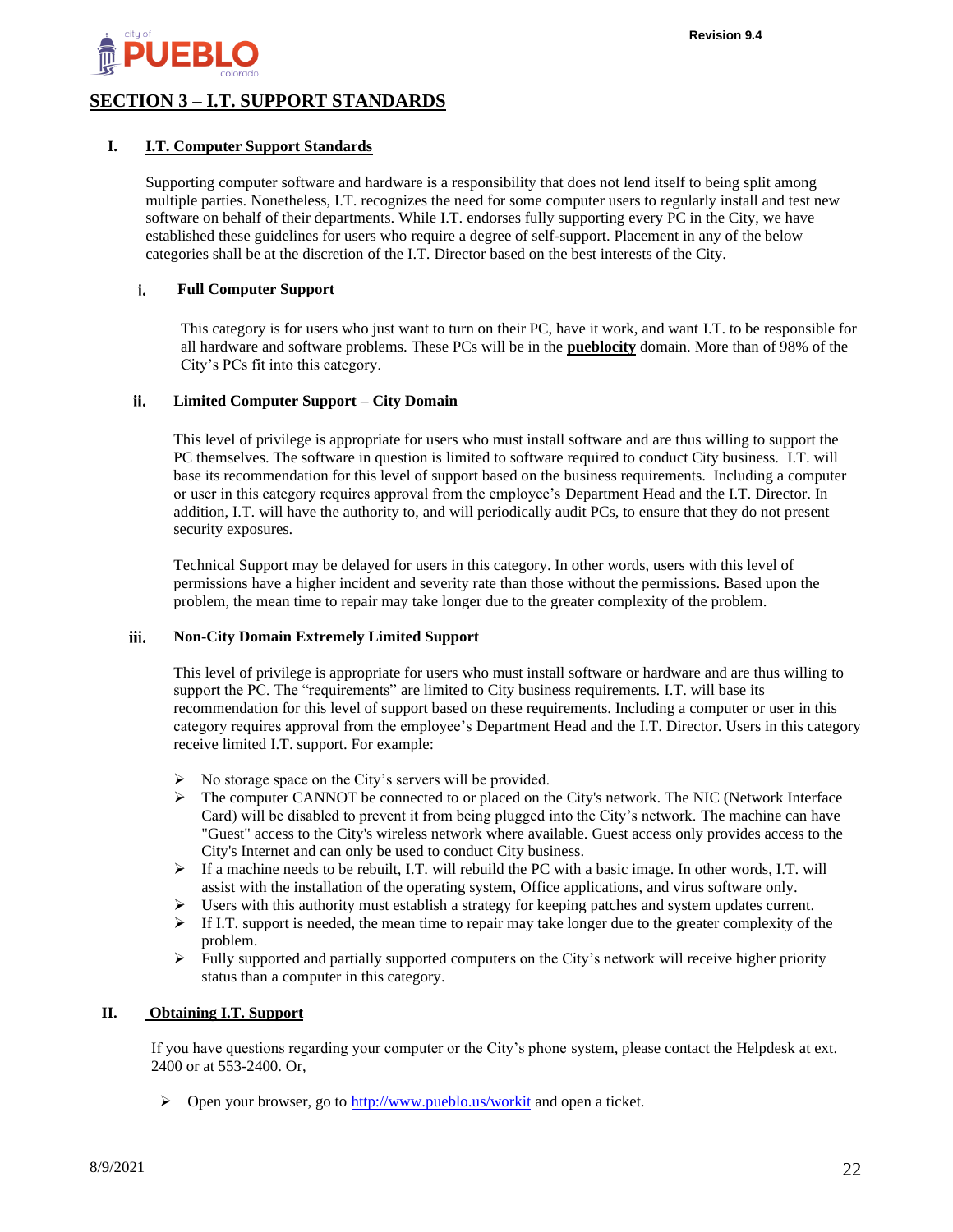

 $\triangleright$  Each work order is assigned a priority based upon the immediacy of the user's needs. Please be sure to make I.T. aware of any special considerations regarding the timeliness of the response that you require.

## **SECTION 4 – TELECOMMUNICATION POLICY**

#### <span id="page-22-1"></span><span id="page-22-0"></span>**I. Overview**

The City provides employees with both local and long-distance telephone service through the City's PBX (Private Branch Exchange) system or, as determined by needs, other telecommunications companies. The I.T. Department must approve all telephones, telephone systems, and telephone lines. City telephones are intended for City business only and include emergency calls and calls that are in the best interest of the City. Call Detail records for all telephone calls on the City's phone system are retained for two years or until system capacity is exceeded.

#### <span id="page-22-2"></span>**II. Personal Calls**

Although personal calls may be permitted during working hours, it must be of reasonable duration and frequency, and it must be: (1) a local call; (2) charged to a personal credit card; (3) charged to a home telephone; (4) charged to the called party, or (5) made to a toll-free number. For any use of City telephones beyond the parameters of this policy, employees must pay the cost associated with the calls. Personal phone calls are allowed at the Department Head or supervisor's discretion.

Employees ARE NOT permitted to open any personal telephone accounts using their office phone number as a bill to address. Should this happen, the employee will be liable for any charges billed to the City, and the account will be canceled.

#### <span id="page-22-3"></span>**III. Wireless Phone Service**

Wireless phone services are handled through the Purchasing Department. The I.T. Department does not provide technical support for these services except for iPhone support.

#### <span id="page-22-4"></span>**IV. Order Processing and Service Requests**

The I.T. Department is responsible for ordering, tracking, and installing network circuits, phone lines, and supporting the City's local and long-distance phone and network needs. This includes, fax, extension, alarm lines, and network connectivity.

NOTE: The requesting department may be responsible for paying any charges related to their requests. I.T. will alert the department of charges prior to authorizing work. Should a department contract services outside the I.T. organization, and the I.T. organization does not have record of these services, those services may be subject to disconnect without notification by the I.T. Department. Contracting services outside of the I.T. Department may cause our phone system warranty to be void.

#### <span id="page-22-5"></span>**V. Long Distance Service**

Long distance phone service is provided to an employee using a unique Forced Authorization Code ("FAC"). This four-digit number is yours for the duration of your employment with the City. It is extremely important that you DO NOT give this code to anyone, as you are responsible for all calls made with your code. If you receive a telephone statement that contains questionable charges, you should notify I.T. This will allow your FAC to be canceled and a new one issued. The I.T. Department will investigate the suspicious calls and contact the longdistance company to get a credit issued if appropriate.

Long distance charges on the bill are billed directly to your FAC, regardless of the telephone extension from which the call was placed. This feature eliminates any confusion about the person or department responsible for the calls.

#### <span id="page-22-6"></span>**VI. Employee Changes or Terminations**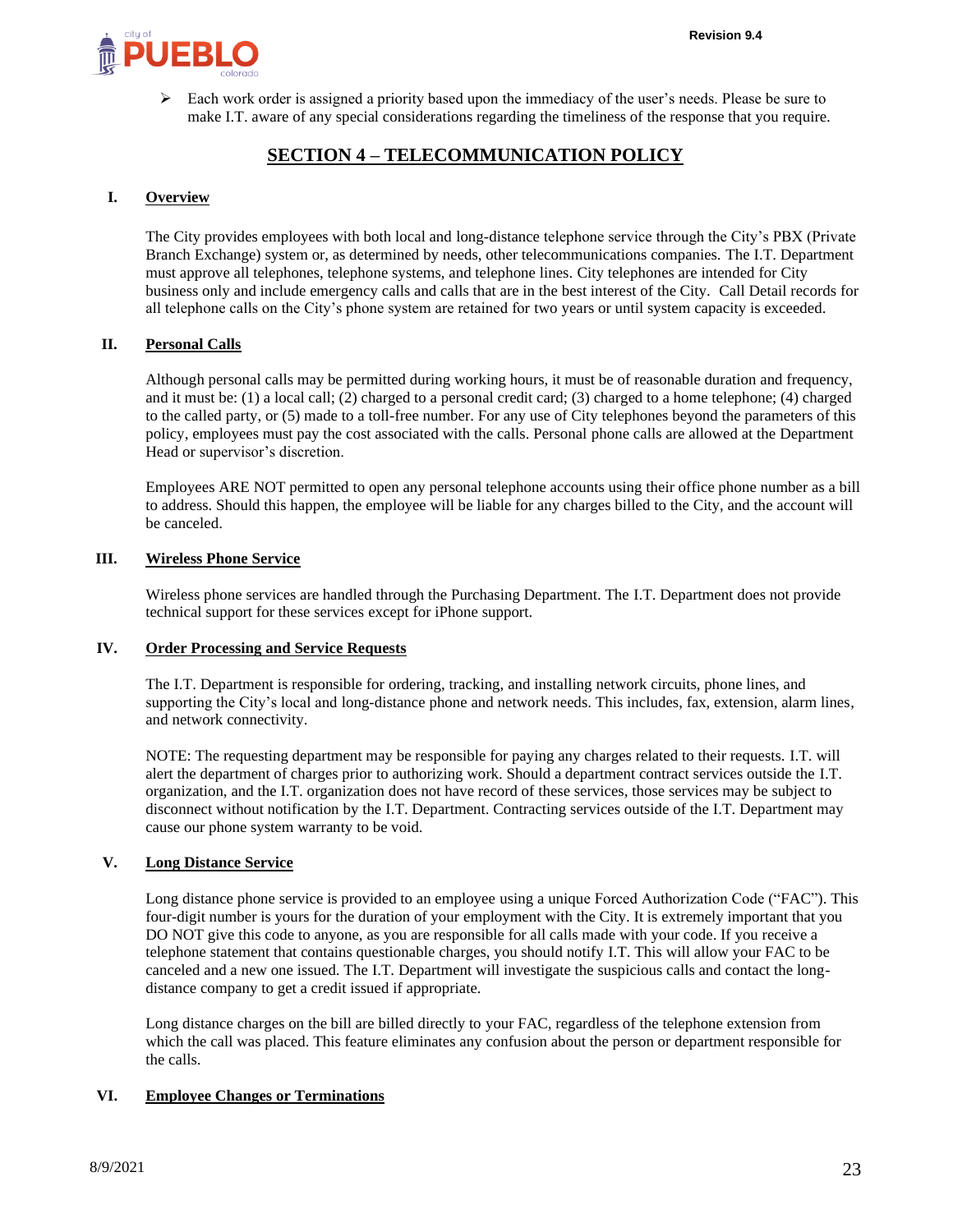

**New Employees** – The I.T. Department will need to be contacted to obtain a FAC for all new employees. The Department Head or the individual in the department responsible for new employee technology requests must submit this request.

**Departmental/Termination Changes** - Should a person change departments or terminate employment with the City, I.T. will need to be contacted so that the person's FAC can be moved to their new department for billing or deactivated. The I.T. Department should be informed as soon as reasonably possible. Should a department fail to notify I.T., the department will be responsible for any charges incurred after the move/termination date or until the FAC billing has been moved to the new department, unless other arrangements have been made.

#### <span id="page-23-0"></span>**VII. Lost or Stolen Authorization Code**

Individual Departments are responsible for all charges incurred using their employee's FAC. In the event a code is lost or stolen, you must report it immediately to the I.T. Department.

#### **VIII. Phone Features**

<span id="page-23-1"></span>In general, the following features have been blocked by the City's PBX system:

| ➤ | Collect or Third-Party Calls      | $\triangleright$ 900 Type Calls        |  |
|---|-----------------------------------|----------------------------------------|--|
|   | 411 or Directory Assistance Calls | $\triangleright$ International Calling |  |

If your department has a need to receive or make such calls, special arrangements must be made with the I.T. Department to remove this block from the system.

#### <span id="page-23-2"></span>**IX. Verification of Telecommunications Charges**

It is the responsibility of each department to verify the accuracy of all charges and note any discrepancies or unacceptable use. A copy of all telecommunication bills can be obtained monthly from the Finance Department. If you receive a telephone statement that contains questionable charges, you should notify the I.T. Department.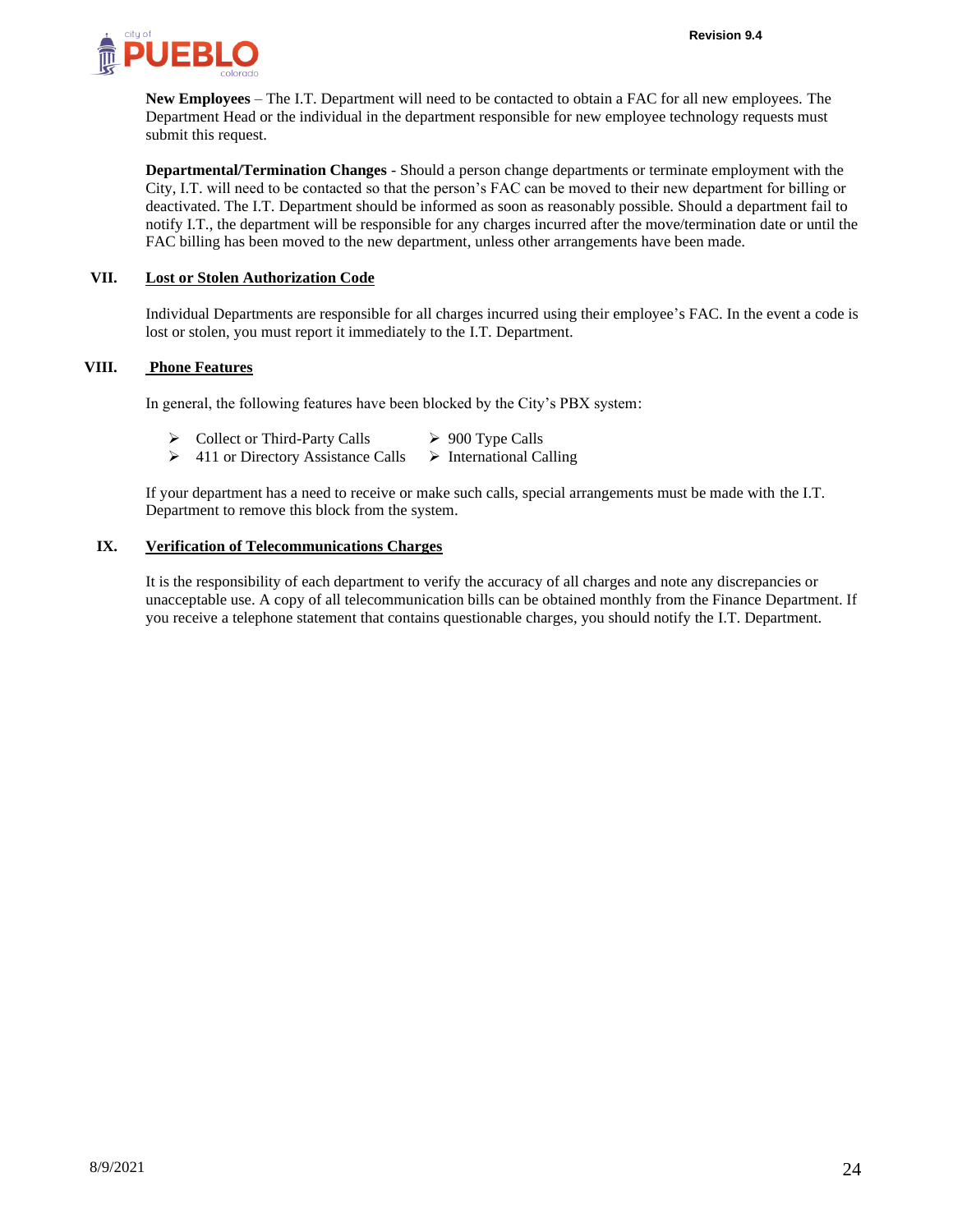

## <span id="page-24-0"></span>**SECTION 5 - NETWORK AND SERVER STANDARDS AND POLICY**

Network equipment is used to provide, manage, or optimize network traffic or services, or used to remotely access the City's network, which has implications for all other users on the network. As such, network strategies, network equipment, software selection, and network implementation are under the control of the I.T. Department and is subject to applicable procurement requirements.

#### <span id="page-24-1"></span>**I. Routers, Switches - Extreme Networks**

- ➢ Extreme Networks is the City's preferred manufacturer for most networking equipment. As the network expands, continued implementation of the Extreme architecture will facilitate a single, converged network.
- ➢ All core and critical network nodes are attached to a UPS unit.
- ➢ When practical, replacement equipment for core and critical network nodes are kept onsite.
- $\triangleright$  When it is not practical to keep replacement equipment for core and critical network nodes onsite, a replacement agreement (having an acceptable replacement time) with a third-party vendor is acceptable.

#### <span id="page-24-2"></span>**II. Network transport media**

- ➢ Sites on the City's network will be connected using either the City's fiber optic cable or leased T-1 circuits.
- ➢ Wireless users connect using Verizon 4G technology or via the City's Wireless Wide Area Network.
- ➢ All data traffic on the City's network is TCP/IP.
- ➢ Network segments are within one of the following categories:
	- o Ethernet Fiber optic segments, at either 10Gbps, 1Gbps, 10Mbps, 100Mbps, or T-1 speed (1.544Mbps)
	- o Ethernet CAT5, CAT5E or CAT6 segments, at 10Mbps or 100Mbps
	- o Leased T-1 circuit, running at 1.544Mbps

#### <span id="page-24-3"></span>**III. Encryption Policy**

- $\triangleright$  Proven, standard algorithms should be used as the basis for encryption technologies. These algorithms represent the actual cipher used for an approved application.
- $\geq 128$ -bit AES encryption is required for remote connections. This connection is established using the City's VPN.
- $\geq$  256-bit AES encryption is required for wireless connections. This is required for all Public Safety and nonpublic safety individuals with dedicated wireless cards.
- $\geq 128$ -bit AES encryption is required for Non-Public Safety wireless or Ethernet connection accessing the network with loaner computers, i.e., notebooks given to individuals traveling.

#### <span id="page-24-4"></span>**IV. Data Platforms**

The Information Technology Department supports storage and use of the following platforms for the City's data:

- ➢ Physical file servers provided centrally by I.T. Department
- ➢ Virtual servers hosted through the City's virtual server environment using Microsoft Azure, VMWare and/or Hyper-V
- ➢ Databases residing on Microsoft SQL servers
- ➢ GIS data residing in the ESRI/MS SQL database

#### <span id="page-24-5"></span>**V. Wireless Communications Policy**

- ➢ Access is prohibited to City of Pueblo networks via unsecured wireless communication mechanisms. Guest access is available in some City departments. Contact the I.T. Department for assistance with obtaining access.
- $\triangleright$  Only secured wireless systems that meet the criteria of this policy or have been granted an exclusive waiver by the I.T. Department are approved for connectivity to City of Pueblo's networks. These systems must be installed by I.T. personnel.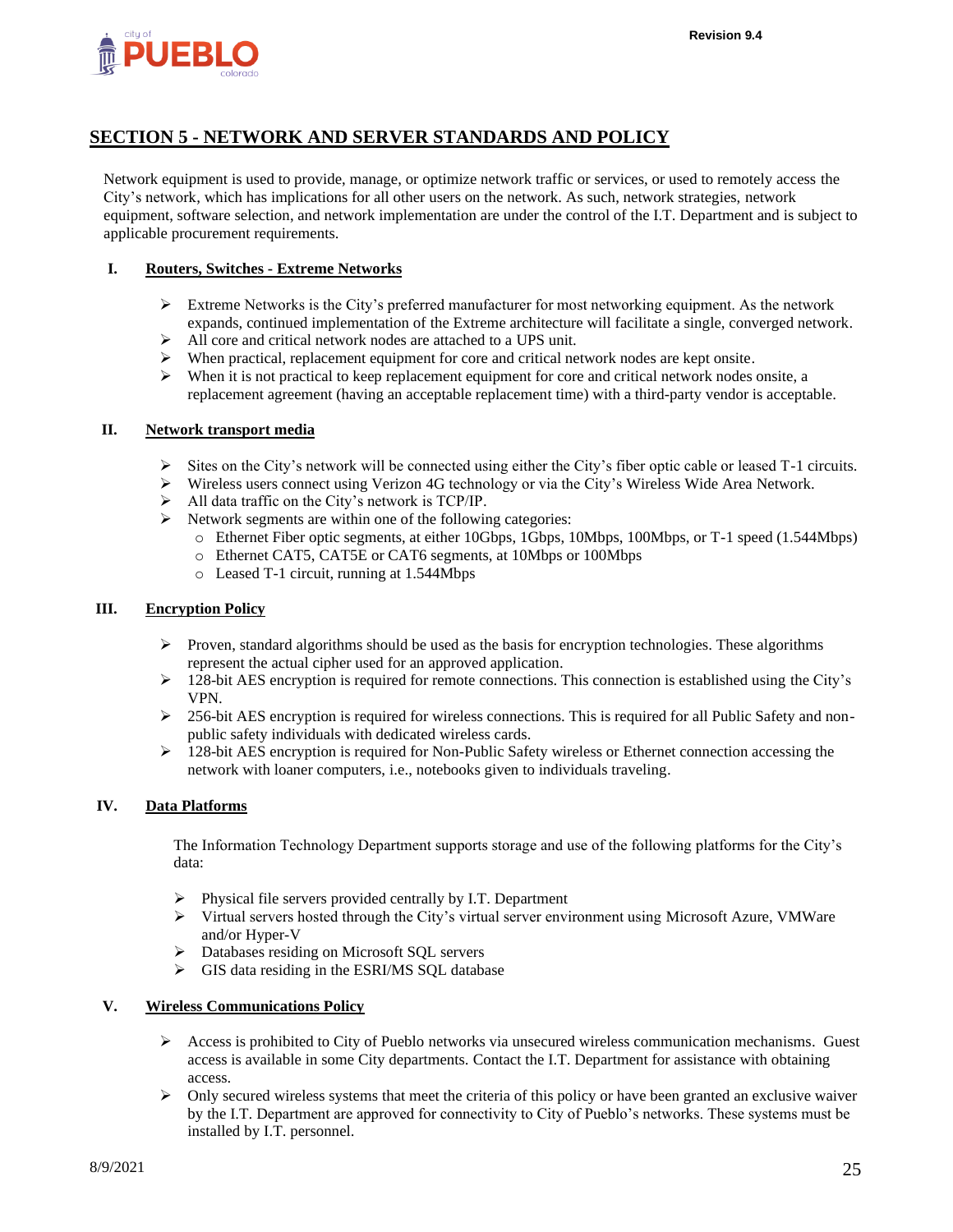

- $\triangleright$  Users are strictly prohibited from installing wireless access points that connect devices to the City's network. If found, these devices will be immediately removed.
- $\triangleright$  Systems must maintain point-to-point hardware encryption of at least 128-bits (256-bits for public safety transmissions).
- ➢ Systems must maintain a hardware address that can be registered and tracked, i.e., a MAC address.
- $\triangleright$  Systems must support strong user authentication, which checks against an external database such as TACACS+, RADIUS, or something similar.

#### <span id="page-25-0"></span>**VI. Server Security Policy**

#### i. **Ownership and Responsibilities**

All internal servers deployed on the City of Pueblo's network must be owned and operated by the City of Pueblo's I.T. Department or must be owned and operated by an operational group that is responsible for system administration that is approved of by the City of Pueblo's I.T. Department to deploy the server(s). Approved server configuration guides are established and maintained by each operational group, based on business needs and approved by I.T.'s security administration.

Information regarding the City of Pueblo's servers is maintained within the I.T. Department.

#### ii. **Monitoring**

- ➢ On key servers, events and file access information is collected and retained to track changes and access to city data and to monitor for inappropriate activity.
- ➢ Security-related events will be reported to internal audit, which will review logs and report incidents to I.T. management. Corrective measures will be prescribed as needed. Security-related events include, but are not limited to:
	- o Port-scan and network-based attacks
	- o Evidence of unauthorized access to privileged accounts
	- o Anomalous occurrences that are not related to specific applications on the host

#### iii. **Compliance**

- $\triangleright$  The appropriate I.T. staff will manage audits. Internal audits will filter findings not related to a specific operational group and then present the findings to the appropriate support staff for remediation or justification.
- $\triangleright$  Every effort will be made to prevent audits from causing operational failures or disruption.

#### <span id="page-25-1"></span>**VII. Software Copyrights and Licensing Policy**

- ➢ Ensure compliance with software license agreements by verifying that software is loaded on one computer for each license purchased.
- ➢ Review results of software compliance audits.
- ➢ Verify the removal of non-compliant software from the network and PCs.
- $\triangleright$  Establish and implement a procedure for monitoring compliance with software license agreements.
- $\triangleright$  Pursue noncompliance actions for employees refusing to discontinue illegal use of software.
- ➢ Inform employees of the provisions within software license agreement.
- ➢ Obtain software licenses and the necessary maintenance agreements.
- ➢ Retain copies of initial agreements for application software within the organization.
- ➢ Review results of software compliance audits.
- ➢ Conform to copyright laws and software licensing agreements.
- $\triangleright$  Copying and duplication of software is prohibited unless specifically permitted within the software license agreement.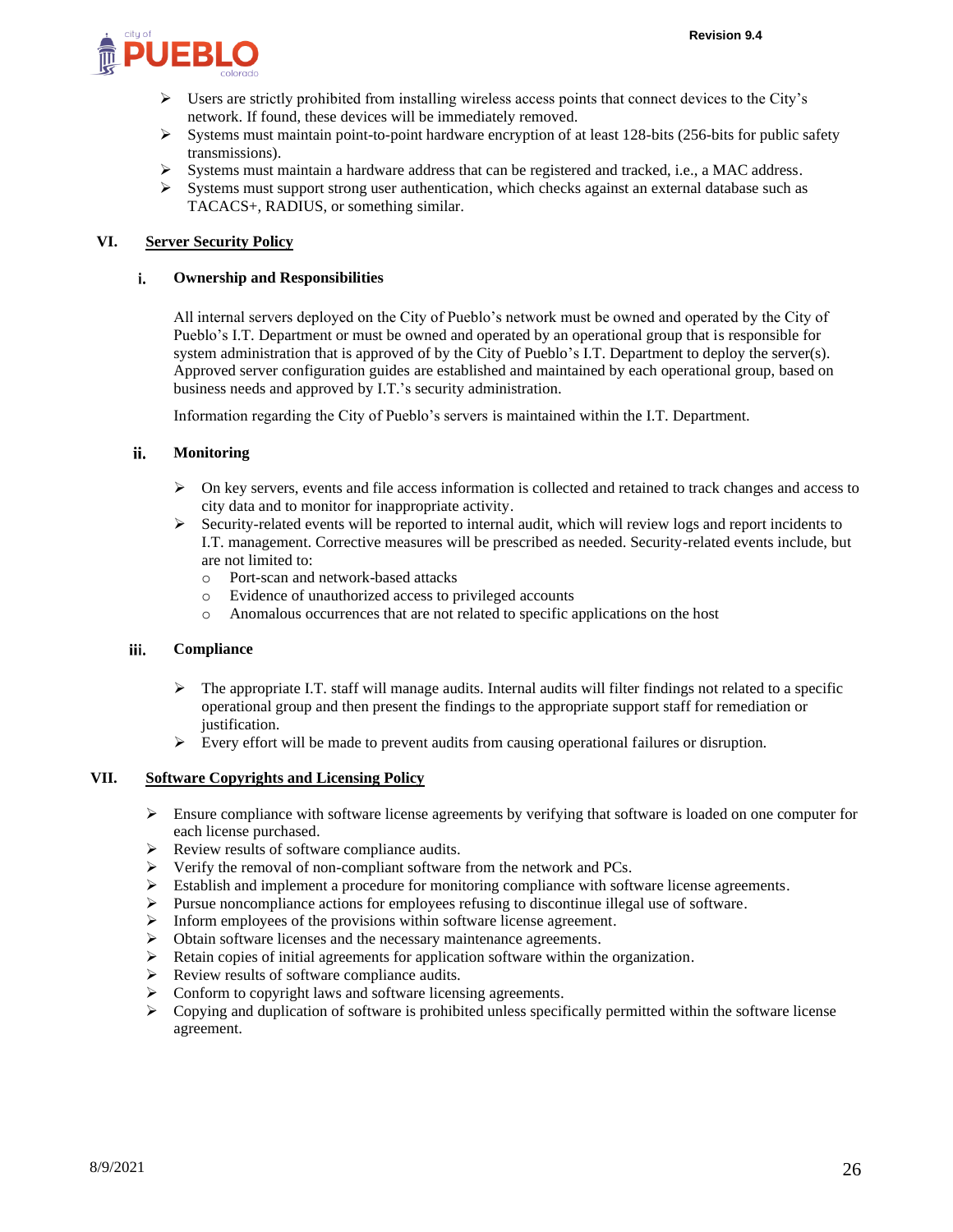

# <span id="page-26-0"></span>**SECTION 6 – INTRANET/INTERNET SITE POLICIES**

#### <span id="page-26-1"></span>**I. Intranet/Internet Site Policies**

- $\triangleright$  The I.T. Department will provide hosting, server, and administrative support for the City's primary Internet and Intranet sites.
- ➢ Each department represented on the City's Intranet shall have the responsibility for ensuring that its material meets the standards set by I.T. Department.
- ➢ Each department represented on the site shall have the responsibility for ensuring that its material is current.
- $\triangleright$  The Intranet and Internet is administrated by the I.T. Department or designated departmental staff.
- $\triangleright$  I.T. will provide standard page layout guidelines and navigations methods for use throughout the site.
- $\triangleright$  If the department that is providing the material for the site did not author or create the material, written permission to publish the information, graphics, or photographs on the site is required prior to placing it on the site.
- $\triangleright$  Information regarding members of Council and other boards or commissions shall be limited to that which is necessary for Website visitors to contact these individuals.
- ➢ No commercial or personal advertising of services and products are allowed on the site.
- $\triangleright$  Size limitations exist. Large files may need to be configured for downloading rather than direct viewing to facilitate the most efficient browsing.

#### **i. Accessibility**

The City's Website is designed and constructed to be accessible to people with disabilities. The City's Website will endeavor to meet the accessibility requirements applicable to federal departmental agencies under Section 508 of the Rehabilitation Act.

#### **ii. Privacy**

- $\triangleright$  Visitor information collected by the City from the site will not be disclosed to parties outside the City, except when legally required.
- $\triangleright$  No unsolicited e-mail will be sent from the site. Visitors will not be added to emailing lists without their permission.

#### **iii. Copyright and Publishing Regulation Standards**

- $\triangleright$  Material on the Website may not be used in any manner prohibited by law or disallowed by licenses, contract, copyrights, or City policy, regulations, or directives. Webpages will not contain legally restricted or confidential material.
- $\triangleright$  If the department that is providing the material for the site did not author or create the material, written permission to publish the information, graphics, or photographs on the site is required prior to placing it in the site.

#### **iv. Content Standards**

- $\triangleright$  Electronic publications are subject to the same City policies regarding content as print publications.
- $\triangleright$  Pages should be grammatically correct with no spelling errors. Authors are strongly encouraged to have their pages reviewed by another party for typographical errors and similar problems.
- ➢ Provisions of the Fair Campaign Practices Act must not be violated. Material that could influence the outcome of an election must comply with that Act.
- $\triangleright$  Information regarding members of Council and other boards or commissions shall be limited to that which is necessary for Website visitors to contact these individuals.
- ➢ No commercial or personal advertising of services and products are allowed on the site.
- $\triangleright$  Information (Webpages) for commercial or non-profit organizations is permissible if such organizations have a contractual relationship with a City Enterprise (Airport, Golf Courses, Wastewater Utility, Storm Water Utility) and a fee is not collected for this service.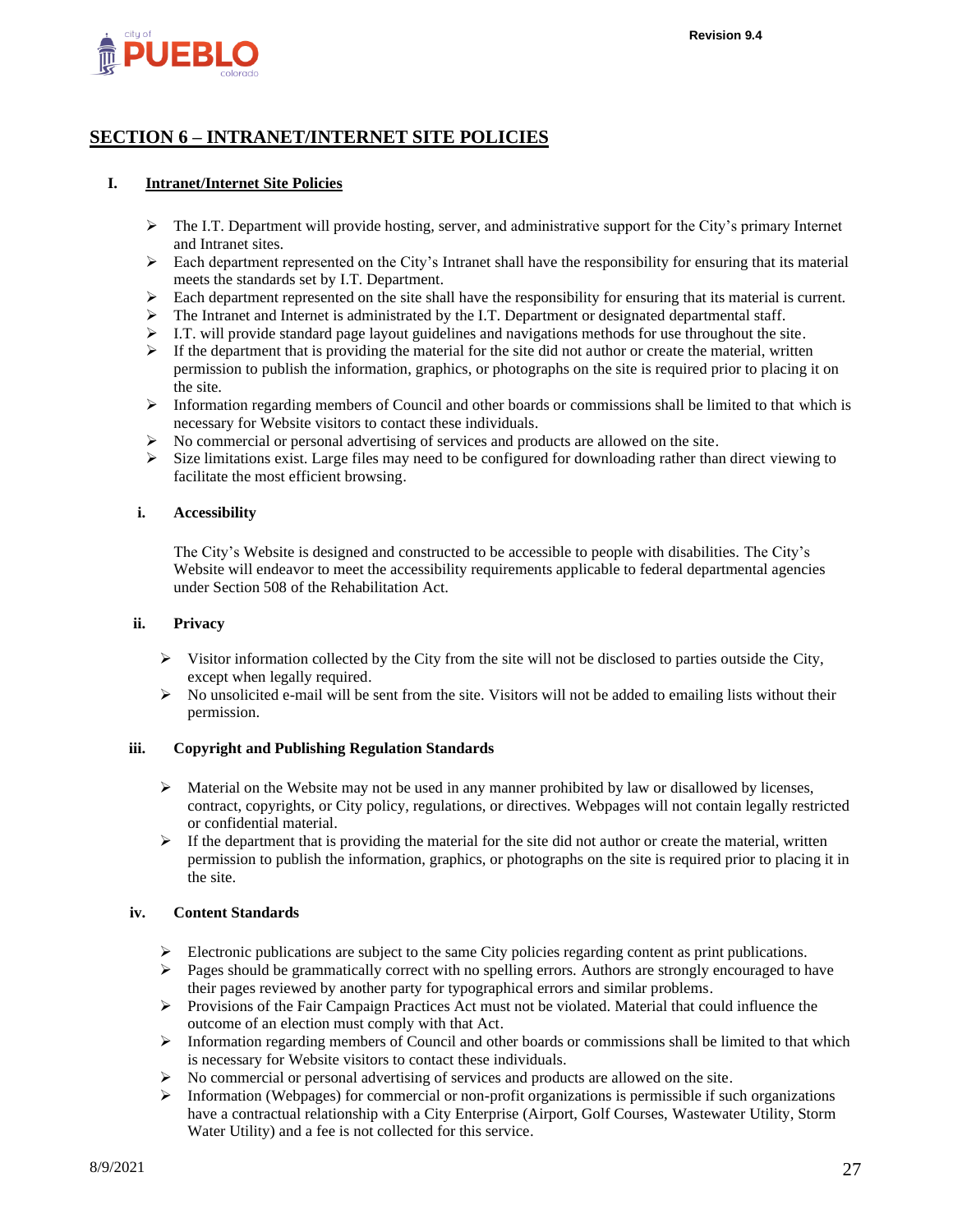

- ➢ Acronyms should be used sparingly and never as a first reference.
- ➢ Downloadable images should be in GIF, PNG, JPEG, or PDF format.
- $\triangleright$  Graphics should be used sparingly, to improve the appearance of the page, or to clarify its content. A "photo gallery" may be established to allow visitors access to additional graphic images.

#### <span id="page-27-0"></span>**II. Web Architecture Standards**

The City's Internet and Intranet is currently externally hosted. All components within the hosted site must comply with architecture utilized by the City's content management system.

#### **i. Links to Other Sites**

- $\triangleright$  The City's Website shall only link directly to pages of other public sector (government) agencies, the nonprofit sector, community organizations, organizations with which the City has a professional relationship, to events which are sponsored or endorsed by such agencies or organizations, or to utility companies providing service to the City of Pueblo and/or its citizens.
- ➢ The site will not link to any personal pages/sites.
- $\triangleright$  The City reserves the right to not link to any site, irrespective of whether it qualifies for linking per the guidelines in this policy.

#### <span id="page-27-1"></span>**III. Social Networking**

The City utilizes social networking to address the changing way residents communicate and obtain information relating to the missions, programs, and goals of the City via the Internet. (The City of Pueblo participates in social media formats to reach a broader audience.) All social network sites utilized by the City must be approved by the Director of Information Technology.

#### **i. Goal**

The City's goal is to open a limited public forum using social media sites to promote the economic welfare, industry, tourism, and recreation of Pueblo.

#### **ii. Policy**

- ➢ All official City of Pueblo presences on social media sites or services are considered an extension of the City's information and communications networks.
- ➢ Content placed on social media sites is monitored and archived and is subject to the Colorado Open Records Act.
- ➢ All City use of social media must be approved by the Director of Information Technology and follow this policy.
- ➢ The City may maintain as many social media sites as deemed appropriate by the Director of Information Technology for each approved social media outlet. Each social media site created shall be maintained, monitored, and regularly updated by the Director of Information Technology or any person designated by the Director of Information Technology.
- ➢ Potential uses for social media include, but are not limited to:
	- o Sharing published news releases.
	- o Publicizing services and programs sponsored by the City of Pueblo.
	- o Publicizing new services, holiday closings, or other information normally only found on the City's primary website.
	- o Issuing emergency alerts, road closures, or weather alerts affecting large numbers of citizens.
- $\triangleright$  The Director of Information Technology, or any person designated by the Director of Information Technology, will review, and approve requests to use social media sites. A request for a social media site may be denied for any reason within sound discretion of the Director of Information Technology, including but not limited to a lack of sufficient personnel and capacity to create, maintain, and monitor the site, and/or an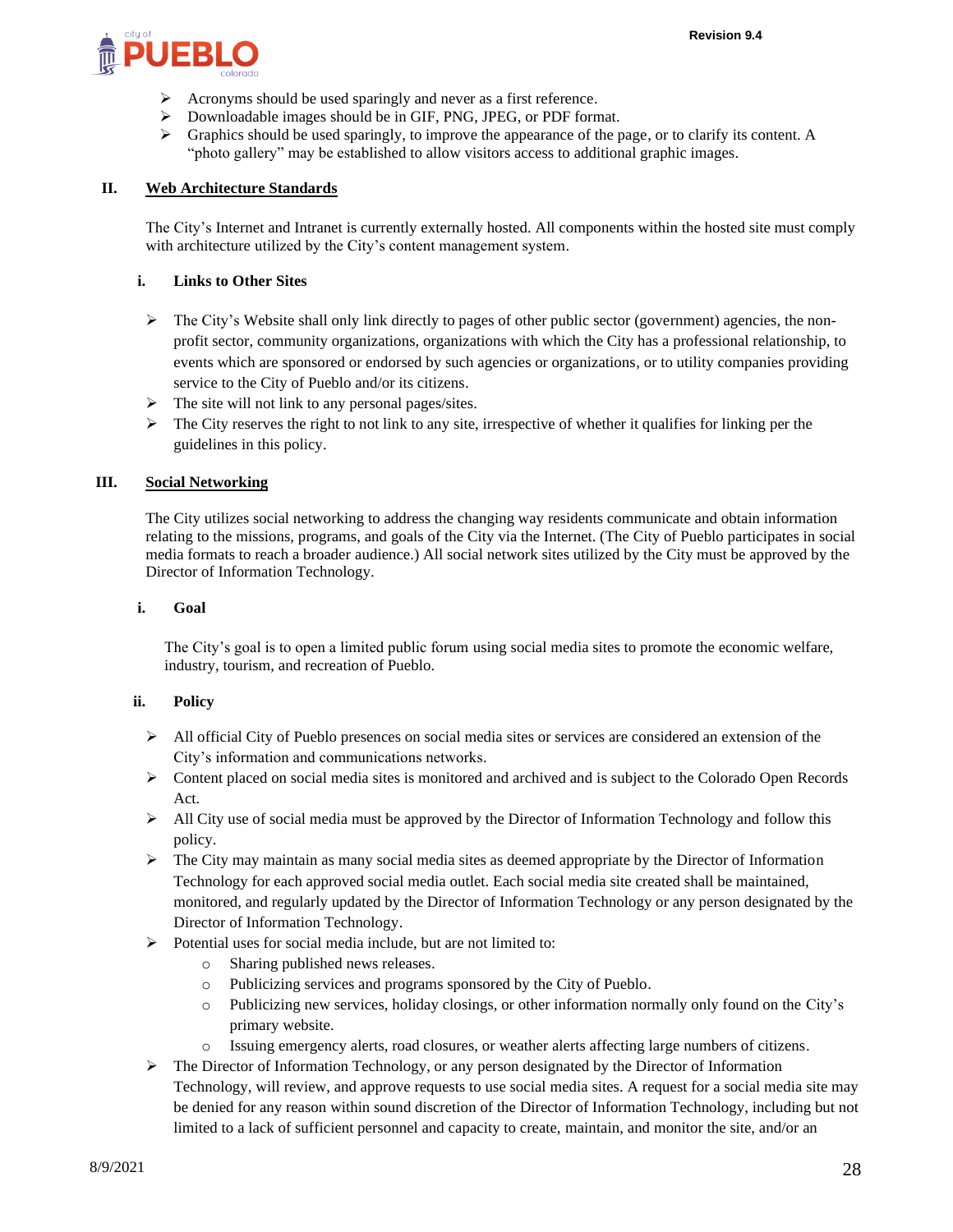

opinion by the City Attorney, and as approved by the Mayor that the terms of a site's license agreement are burdensome to the City.

- ➢ Use of social media must comply with applicable federal, state, and city ordinances, regulations, and policies, as well as proper business etiquette. This includes adherence to established laws and policies regarding copyright, records retention, the release of public information, the First Amendment, privacy laws, and information security policies established by the City of Pueblo.
- $\triangleright$  Wherever possible, links to more information should direct users back to the City's official website for more information, forms, documents, or online services necessary to conduct business with the City of Pueblo.
- $\triangleright$  Employees representing the City via the City's social media outlets must always conduct themselves consistent with the rules and policies of the City of Pueblo. Failure of an employee to act consistently with the rules and policies of the City of Pueblo may result in discipline, including termination, of the employee.
- ➢ The Information Technology Department, or any person designated by the I.T. Director, will distribute all social media content, and ensure each of the approved uses and sites adheres to the social media policy for appropriate use, message, and branding consistent with the goals of the City of Pueblo.
- $\triangleright$  Violation of the standards set forth in this Social Media Policy may result in the removal of pages from social media outlets. The Director of Information Technology will retain the authority to remove information.
- $\triangleright$  The City of Pueblo reserves the right to remove any messages or postings that are obscene or in violation of the copyright, trademark right, or other intellectual property right of any third party.

#### **iii. Procedures**

- $\triangleright$  All departments desiring to distribute information on the City's official social media pages shall submit a request to the Media Division of the Information Technology Department. The Director of Information Technology, or any person designated by the Director of Information Technology, will review the request to ensure that it meets the guidelines of this Social Media Policy and that sufficient personnel and capacity are available to create, maintain, and monitor the social media page.
- $\triangleright$  If approved, the Director of Information Technology, or any person designated by the Director of Information Technology, will create, maintain, and monitor the social media site(s) approved, and will act as the official spokesperson to ensure a unified City message.
- $\triangleright$  The Director of Information Technology, or any person designated by the Director of Information Technology, will maintain a list of all approved social media sites, and will provide a link to all social media pages on the official www.pueblo.us website.
- $\triangleright$  Only City e-mail addresses or e-mails authorized in advance by the Director of Information Technology will be posted on the site or used to create the website accounts. Use of generic email addresses, for example, webmaster@pueblo.us, is appropriate to create social networking accounts.
- $\triangleright$  To the extent that design parameters of the host site allow, City of Pueblo pages will conform to the following:
	- o Be identified as a City of Pueblo official site.
	- o Contain appropriate staff contact information.
	- o Contain the City logo or associated business logo of the City and have a link to the appropriate page of the City's website.
	- o Specify that all content, comments, and replies posted will be subject to Colorado Open Records Act.
	- o Comply with Section 508 of the U.S. Rehabilitation Act of 1973 and the Americans with Disabilities Act of 1990 (ADA).
- ➢ City-generated content shall:
	- o Respect copyright and fair use laws.
	- o Contain the following legal disclaimer:

"The City of Pueblo encourages your comments, concerns, and questions directly relating to any of the topics on this social media site, but will remove comments that: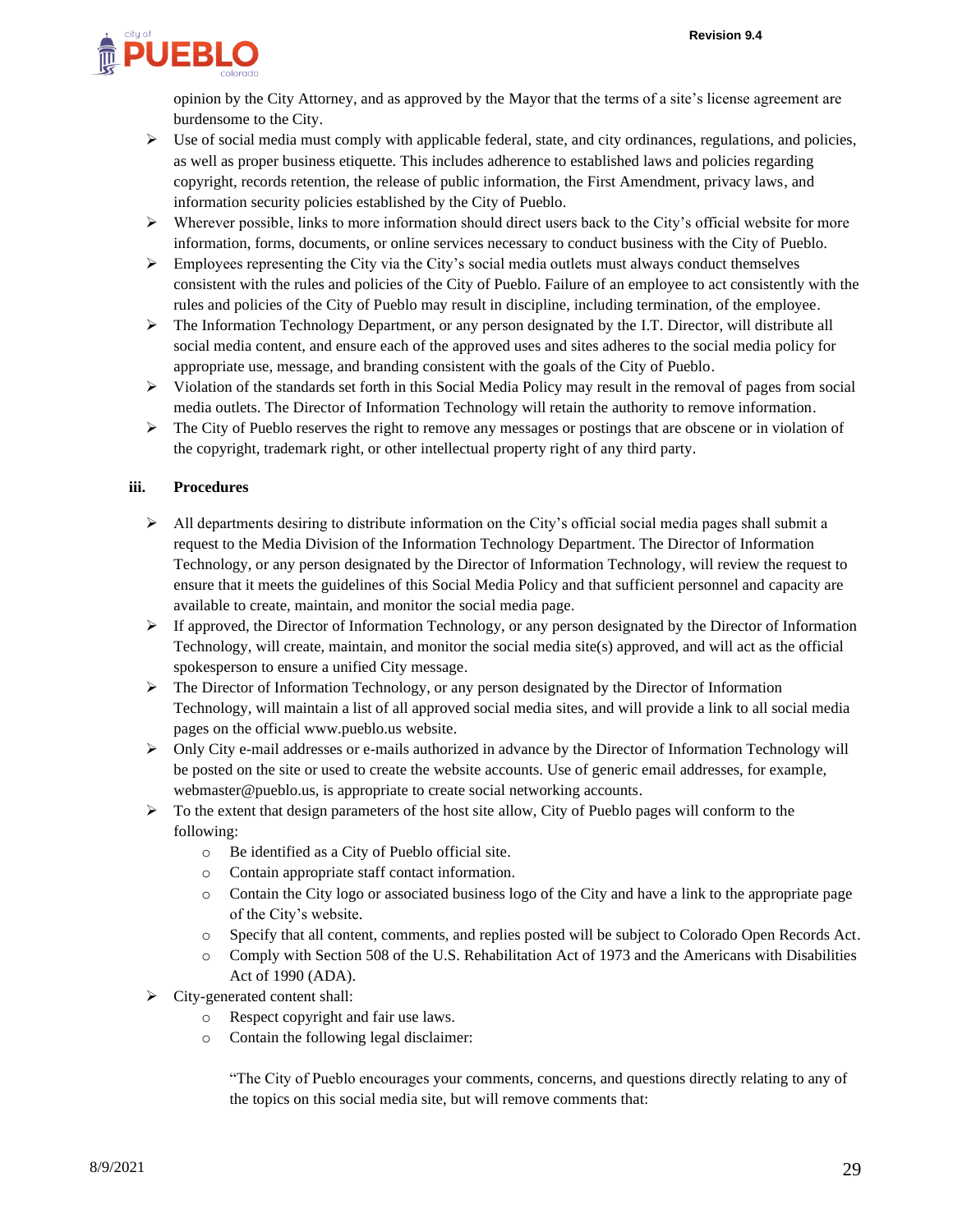

- use vulgar language
- contain threats of physical or bodily harm
- contain personal attacks of any kind
- contain offensive comments that target or disparage any ethnic, racial, gender or religious group
- contain obscene or sexually explicit comments
- incite illegal activity
- **•** promote commercial products or services
- contain personal information
- **·** infringe on copyrights or trademarks
- are spam, commercial promotions, or links to other sites
- violate the law or promote the violation of law

The City of Pueblo is not responsible for the content of, nor endorses any site which has a link from this page. Please note that the comments expressed on this site do not reflect the opinions and position of the City of Pueblo. All content, comments, and replies posted are subject to Colorado Open Records Act. If you have any questions or would like to report a comment in violation, please contact us."

➢ The Director of Information Technology, or any person designated by the Director of Information Technology, will monitor each approved site, and delete any submissions, posts, or entries that violate the above disclaimer.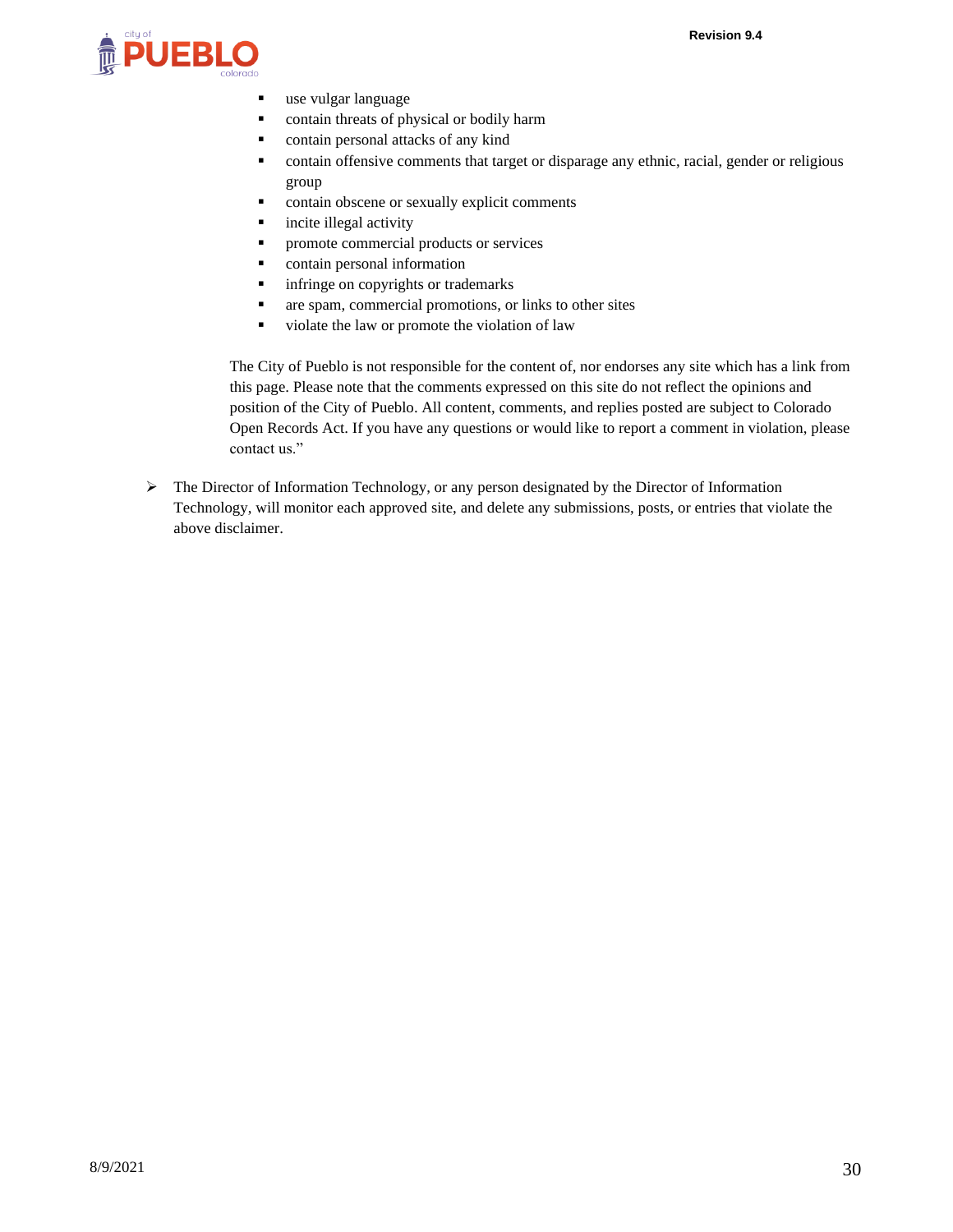# **APPENDIX A: DEFINITIONS**

<span id="page-30-0"></span>**City:** Means the City of Pueblo

**Components:** Means pieces of equipment, i.e., hardware, software, or data that alone do not form a system or provide full system functionality.

**Destruction of Media** - Destruction is the process of physically damaging a medium so that it is not usable by any device that may normally be used to read electronic information on the medium, such as a computer, personal handheld device, audio, or video player.

**Electronic mail (e-mail)**: Means written or typed messages, such as memos or letters, sent and delivered by communications link from person to person. E-mail often consists of the primary text of the message and any attachments, such as word processing files, spreadsheet files, documents, and graphics.

**Encryption** - Encryption is the process of transforming information using an algorithm (called cipher) to make it unreadable to anyone except those possessing special knowledge, usually referred to as a key.

**I.T.:** Means the City of Pueblo's Information Technology Department.

**Information Systems:** Means e-mail, file and application servers, desktop/laptop computers, mainframes, or any piece of hardware or software used to store or transmit voice, data, and/or multi-media.

**Mayor**: Means the Mayor or his or her authorized designee.

**Media** - In this document, media refers to any computer device used to store information in a non-volatile state.

**Offensive materials:** Includes, but is not limited to material which is obscene, pornographic, threatening or which may be construed as harassment or disparagement of others based on their race, ethnicity, national origin, sex, sexual orientation, age, disability, or religious belief.

**Overwriting Media for Sanitization -** Overwriting is an approved method for sanitization storage media. Overwriting of data means replacing previously stored data on a drive or disk with meaningless information. This effectively renders the data unrecoverable by standard recovery methods.

**Private or Sensitive Information** - Any information protected by privacy laws (e.g., CJIS or HIPAA) or which the disclosure thereof could result in financial loss for the City of Pueblo or which the disclosure thereof would appropriately result in a loss of confidence in the City of Pueblo by its citizens.

**Remote Desktop Protocol** (RDP) - Is a proprietary protocol developed by Microsoft that provides a user with a graphical interface to another computer.

**User:** Means any person who uses information systems and computer resources provided by the City of Pueblo.

**VPN** - A virtual private network (VPN) is a network connection that leverages encryption technologies to secure data in so that the parties can use primarily public telecommunication infrastructure, such as the Internet, and still prevent disclosure of private information to unauthorized parties.

**Work product:** Includes, but is not limited to, any document, spreadsheet, compiled or composed information, program, message, e-mail, log entry, data, or image.

**Volatile** - A system is said to be volatile if the information it holds is essentially lost when power is removed from the system.